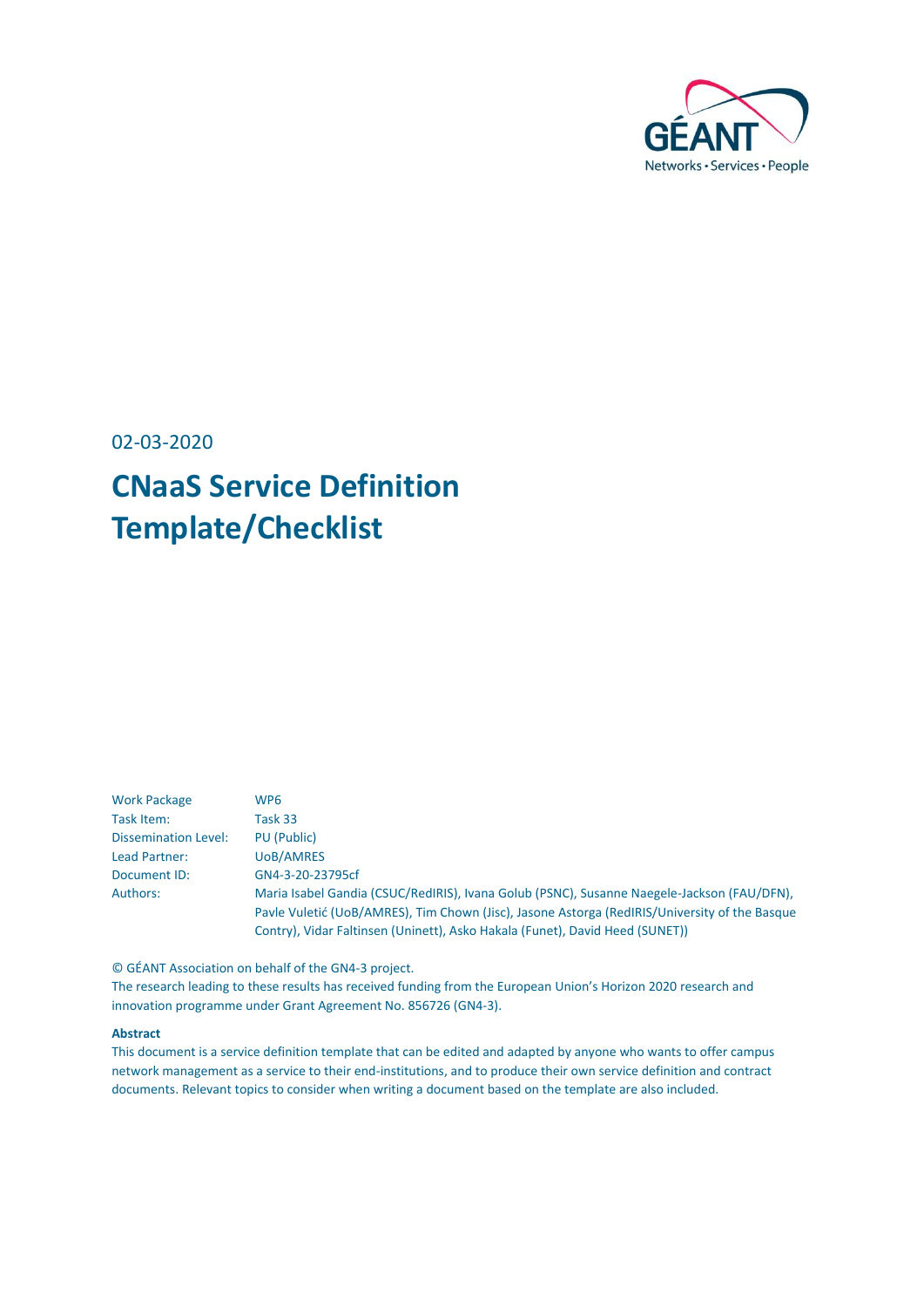

# **Table of Contents**

| $\mathbf{1}$ | <b>CNaaS Service Definition Template/Checklist</b> |                                 |                                                   | $\overline{a}$ |
|--------------|----------------------------------------------------|---------------------------------|---------------------------------------------------|----------------|
|              | 1.1                                                |                                 | <b>CNaaS Service Definition</b>                   | $\overline{2}$ |
|              | 1.2                                                | Terminology                     |                                                   | 3              |
|              | 1.3                                                | Contacts/Roles                  |                                                   |                |
|              | 1.4                                                | Service Delivery Model          |                                                   | $\overline{4}$ |
|              |                                                    | 1.4.1                           | <b>Supported Service Packages</b>                 | 4              |
|              |                                                    | 1.4.2                           | <b>Service Elements</b>                           | 10             |
|              |                                                    | 1.4.3                           | Change Management                                 | 12             |
|              |                                                    | 1.4.4                           | <b>Incident Management</b>                        | 13             |
|              |                                                    | 1.4.5                           | <b>Support Service</b>                            | 13             |
|              | 1.5                                                | Service Policy                  |                                                   | 14             |
|              |                                                    | 1.5.1                           | Service Level Management and Service Availability | 14             |
|              |                                                    | 1.5.2                           | Responsibilities                                  | 16             |
|              |                                                    | 1.5.3                           | <b>Communication Flows</b>                        | 18             |
|              | 1.6                                                |                                 | Duration, Changes and Termination                 | 20             |
|              | 1.7                                                | <b>Prices and Billing</b><br>21 |                                                   |                |
|              | 1.8                                                |                                 | <b>GDPR Privacy Notice</b>                        | 21             |
|              |                                                    | 1.8.1                           | What Data is Processed?                           | 21             |
|              |                                                    | 1.8.2                           | Purposes of the Processing                        | 22             |
|              |                                                    | 1.8.3                           | Consent                                           | 22             |
|              |                                                    | 1.8.4                           | Data Storage                                      | 22             |
|              |                                                    | 1.8.5                           | <b>Retention Period</b>                           | 22             |
|              |                                                    | 1.8.6                           | Security of Data                                  | 22             |
|              |                                                    | 1.8.7                           | <b>Customer Rights</b>                            | 22             |
|              |                                                    | 1.8.8                           | Changes to this Notice                            | 22             |
| References   |                                                    |                                 |                                                   | 23             |

## [Glossary](#page-24-0) 24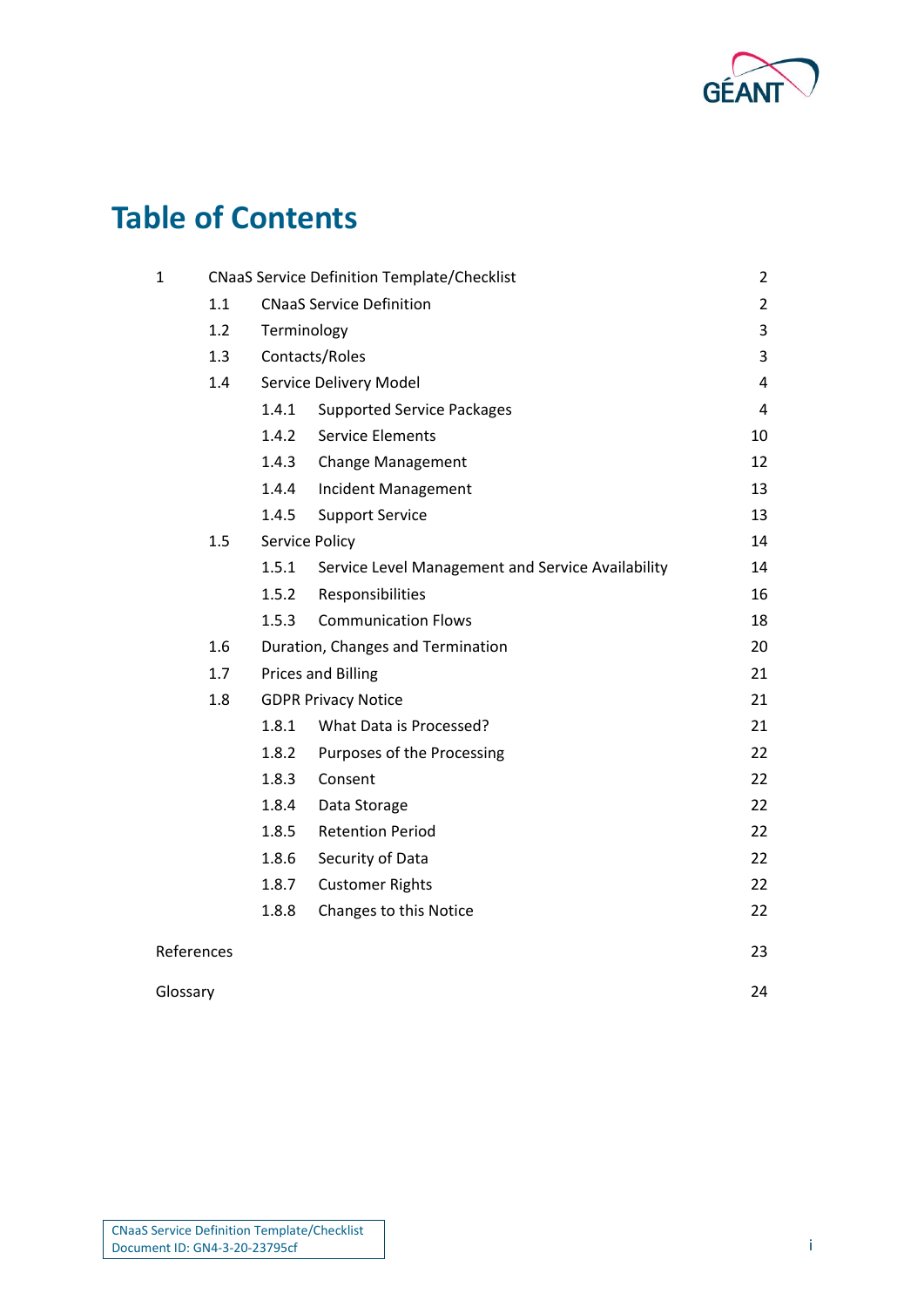

# <span id="page-2-0"></span>**<sup>1</sup> CNaaS Service Definition Template/Checklist**

# <span id="page-2-1"></span>**1.1 CNaaS Service Definition**

As the Campus Network Management as a Service (CNaaS) service can be offered in different ways, the National Research and Education Network (NREN), regional network or institution offering CNaaS services (the 'provider') and the end-institution (the 'customer') must agree on the exact definition and scope of the service:

- What is included in the basic package of the service.
- What is added in an extended or supported package.
- Define any demarcation points between the provider and the customer.

It is very important to define and agree all details before going into production. The provider and customer can sign a contract or Service Level Agreement (SLA) that will contain the particular aspects they have agreed for the CNaaS service,e.g. quality, availability, responsibilities.

The following sections provide a service definition, based on ITILv3<sup>1</sup> processes and functions  $[ITILv3]$ , that is easy to adapt and replicate. It can also be used as a reference when writing the contract or Service Level Agreement. When writing their own Service Definition Document, the provider can modify the text to fit their needs and adapt the examples. It is up to the provider to include as many technical details as desired, although where many details are given, they are more likely to change in the future. The provider should reserve the right to change the architecture, software, configuration mechanisms or monitoring infrastructure according to the needs of the service, the evolution of the technology, the tools and the network.

<sup>&</sup>lt;sup>1</sup> A new version of ITIL, [\[ITILv4\]](#page-23-2), appeared by the end of 2019, although not all the books were released by the time of writing this document. According to AXELOS [\[AXELOS\]](#page-23-3), ITILv4 does not invalidate earlier versions of ITIL, therefore the ITIL v3 approach is still valid.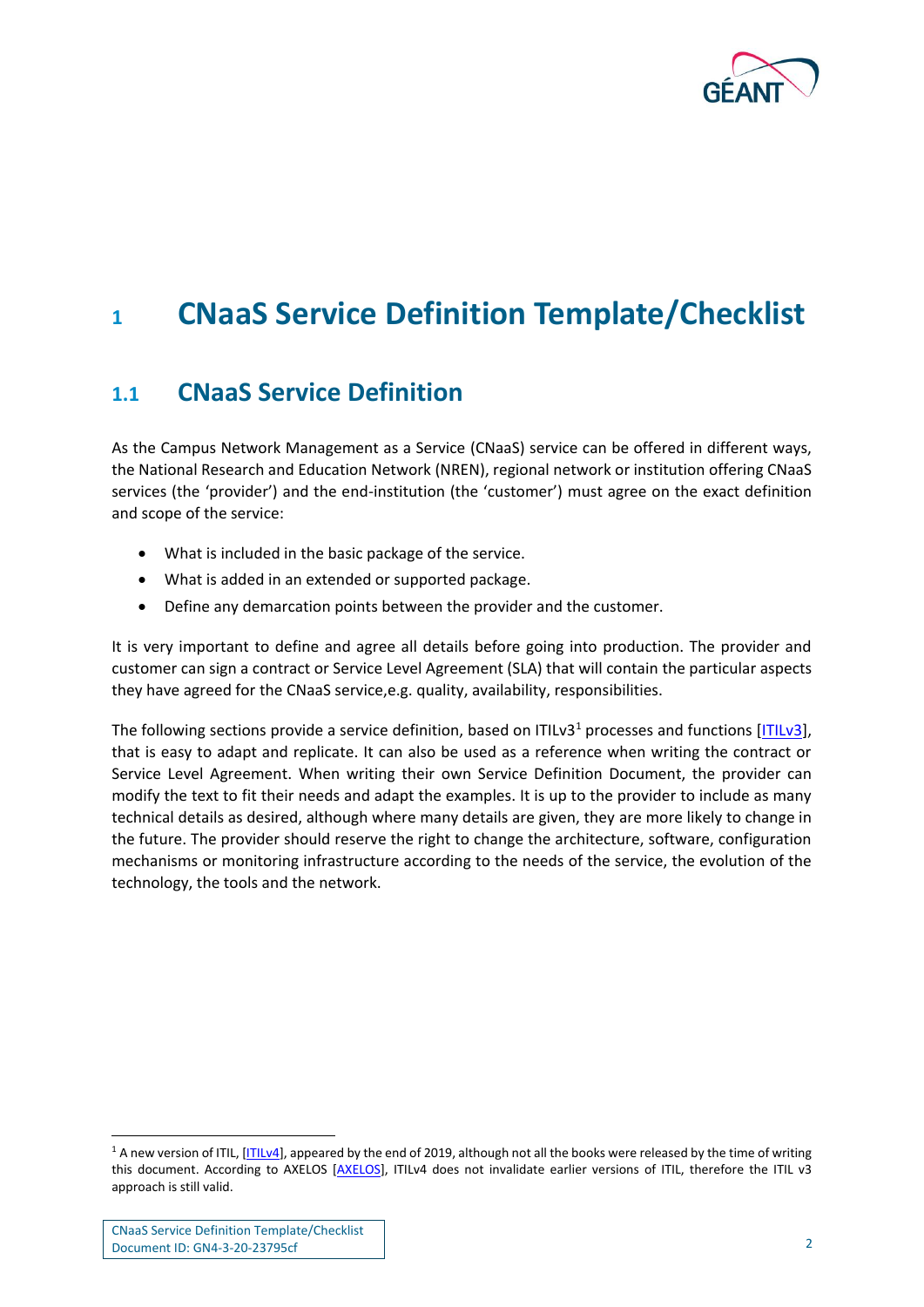

# <span id="page-3-0"></span>**1.2 Terminology**

There are several important terms for the CNaaS Service Definition, whose meaning, as used in this document, is provided below:

- **Provider** -The organisation that is providing the CNaaS service (NREN, Regional network, institution or service provider).
- **Customer** The end-institution contracting the CNaaS service (University campus, school or any other organisation that plans to outsource the network monitoring, network configuration and management or some of its functions).
- **Supported Service Package** A set of activities, that form a service that the provider offers to the customer as a part of the CNaaS service. One or more service packages can be offered by the provider and contractually agreed between the provider and the customer.
- **Supported Network Items and Services** Network items and services that are covered by the contract.
- **Additional Network services** Services that are related to the network but not specifically a part of the wired or wireless network. Some examples would be DHCP, DNS, VPN, RADIUS, LDAP, NTP, VoIP or any other network-related services that must be agreed upon beforehand between the provider and the customer.
- **Network Management and Monitoring System** A system used by network administrators to manage the network components and constantly observe and measure parameters to check the health of the network (software, hardware and environmental parameters) and for notifying the network administrator in case of trouble.

# <span id="page-3-1"></span>**1.3 Contacts/Roles**

The contact details of all roles must be exchanged between the provider and the customer, and updated promptly if they change. More than one person can be associated with a role. Likewise, depending on the case, more than one role can be assigned to a single person.

The provider should define a person or a group for each one of their defined roles. Some suggested roles are:

- **Product Manager**: the main person responsible for continuously developing and managing the CNaaS service as a whole and for handling its commercial aspects.
- **Service Manager**: a person that will follow all the stages of the CNaaS service and liaise between the customer and the CNaaS team at the provider. This person will also try to resolve any complaints received about the service and effect any adjustments or further development that may be needed, referring to the Product Manager or the DevOps team if necessary.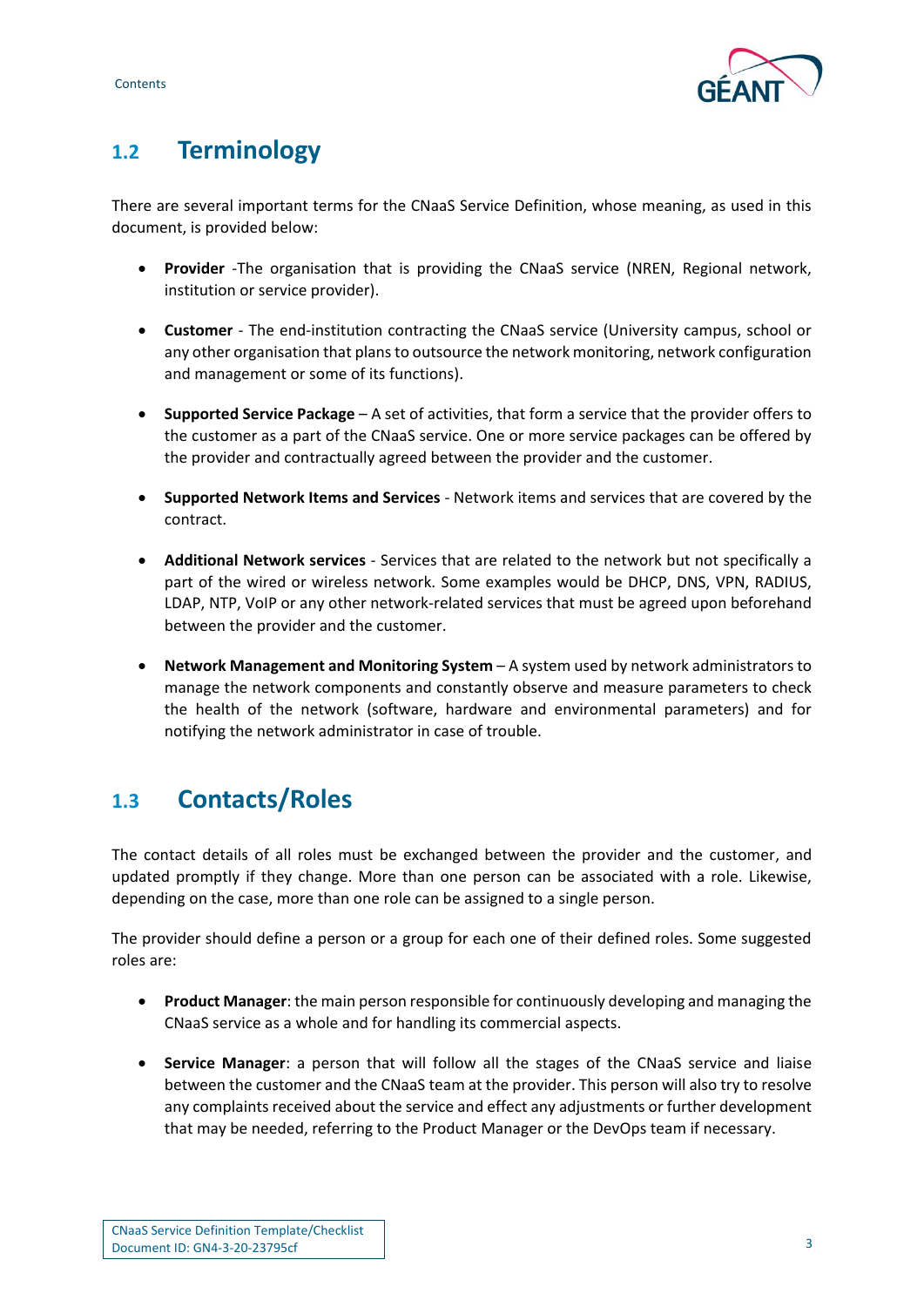

- **Technical Advisor**: a person that provides technical knowledge and advice to support the customer during the design and transition stages.
- **NOC Team**: Network Operation Centre that assists the customer during the operation stage, providing 2nd (and depending on the agreement, 3rd) level support.

The customer should define a person or a group for each one of their defined roles. Some suggested roles are:

- **Service Coordinator**: the customer's main point of contact with the provider will be the main person responsible for continuously following the evolution of the service, attending meetings, asking for incident reports, suggesting service improvements and passing on any complaints to the provider.
- **Helpdesk Team**: the team responsible for supporting end users in using the CNaaS service on site and providing the main point of contact in case of any issues.

During the service design stage, at least the Service Manager, the Technical Advisor and the Service Coordinator should meet face-to-face and exchange information to define the exact scope, involved packages, architecture, expected timeline, SLAs and any other relevant parameters to define the service.

If necessary, the provider and the customer can also specify some roles to be used for the transition stage of the CNaaS service and for any change management required during the service's lifecycle. For instance:

- The members of the Change Advisory Board (CAB), responsible for oversight of all changes in the production environment.
- The members of the Emergency Change Advisory Board (ECAB), responsible for oversight of all emergency changes in the production environment (for example, to resolve a major incident or implement a security patch).

# <span id="page-4-0"></span>**1.4 Service Delivery Model**

As the CNaaS service will be offered by each provider to their customers, the Service Delivery may differ from one provider to another. Therefore, the provider and the customer must agree on the offered packages, related parameters and prices, if applicable, before offering the service. The next sections suggest possible supported packages as well as service elements to be agreed beforehand for each customer and service package.

# <span id="page-4-1"></span>**1.4.1 Supported Service Packages**

The service can be offered in separated standardised packages by the provider. A basic package can be defined with the minimum requirements and offerings of a CNaaS service (for example, monitoring of the infrastructure). Subsequent packages (like configuration and management of the wired/wireless network or additional services) can be added to the basic package, depending on the customer's needs and the provider's offerings. The following subsections suggest some packages that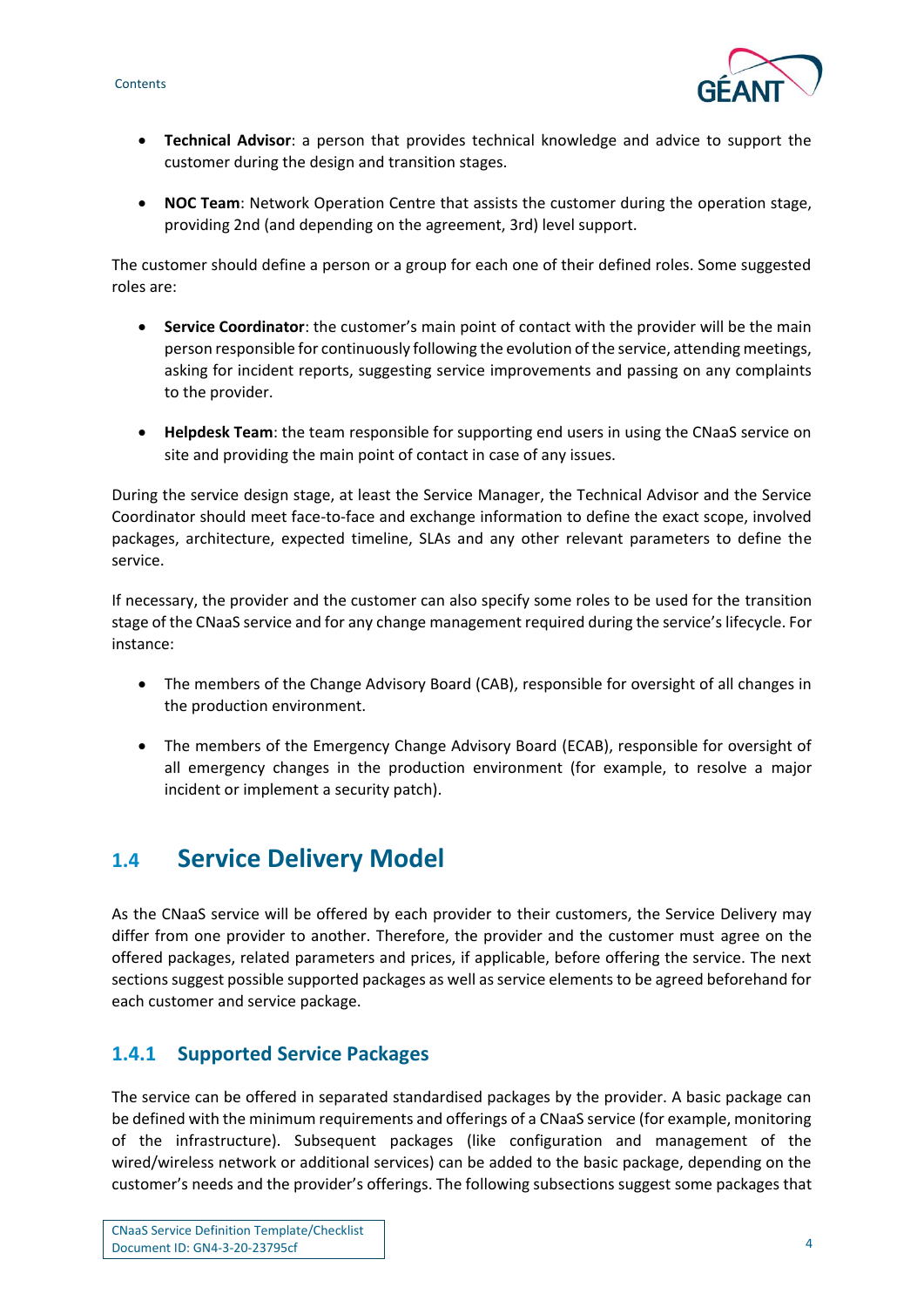

the provider can offer to the customer, although each provider can define different service packages to their customers.

#### *Monitoring of the Infrastructure*

The monitoring scope should be defined and the level of detail given in the Service Definition may vary depending on the case. For instance, it may indicate that the provider will install all the necessary software tools for the correct monitoring of the infrastructure, without listing the specific software tools.

The following list shows examples of items that can be included in the Service Definition. The same list can be used as a reference for the monitoring of additional services:

- What will be monitored (included pieces of equipment):
	- Routers
	- Switches
	- Firewalls
	- Access-points
	- Network links
	- Intrusion Detection Systems
	- Radio links
- What will the monitoring system do:
	- Trigger alarms when defined thresholds are reached (send to the Campus HelpDesk/the NOC/an alarm console, etc.).
	- Generate graphs (Daily/Weekly/Monthly/Yearly, on-demand, etc.).
	- Automatically generate tickets when defined thresholds are reached (supported platforms).
	- Monitor certain Key Performance Indicators agreed with the customer.
	- Generate automatic reports.
	- Store monitoring data.
- Parameters to be monitored:
	- CPU usage
	- Memory usage
	- Interface input/output traffic
	- Interface input/output errors
	- Tx/Rx optical power (where possible)
	- Specific log entries like up/down interfaces
	- General availability
	- Latency in pre-defined links
	- Module up/down (for chassis based or stacked equipment)
	- Power up/down (for redundant power)
	- Fan out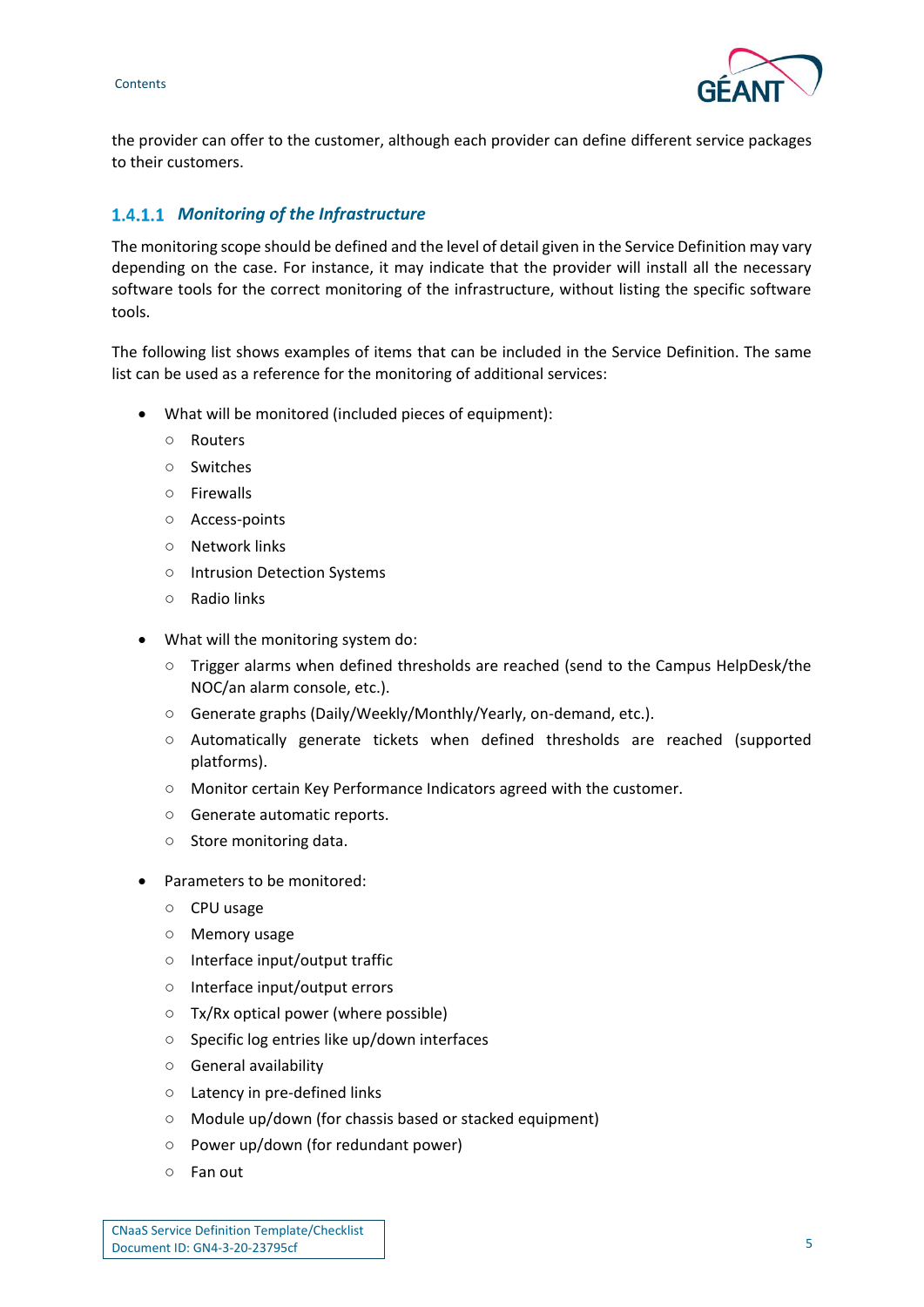**Contents** 



- Environmental parameters (like temperature, humidity, etc.)
- How will the monitoring be done:
	- Remotely (from the provider, from a central point in the campus, etc.)
	- Locally (on site, per building, etc.)
	- Centralised
	- Distributed (per campus, building, etc.)
- What mechanisms will be used (the specific software tools do not need to be included; if they are specified, the provider should reserve the right to change them in the future):
	- SNMP
	- Syslog
	- Flow Monitoring
	- Streaming Telemetry
	- Active probes
- Where will the monitoring system/infrastructure be installed:
	- Physical platform
	- Virtual platform (VM)
	- Hybrid Physical and virtual platform
- How will the provider manage the Network Management System (NMS) required for CNaaS:
	- From the provider
	- Through external services
- How will the customer be able to access the monitoring system (if applicable):
	- Certificate
	- Federation
	- Login/password
	- A combination of the above
- Who will install all the necessary software tools for the correct monitoring of the infrastructure:
	- The provider
	- The customer
- The set of reports that the provider will send to the customer (see Section 1.5.3).
- Needs of the monitoring system that may involve actions from the customer. For instance, the monitoring system should be:
	- $\circ$  Accessible to the provider (appropriate access for the provider e.g. SNMP access, flow monitoring access, etc. – this has to be configured).
	- Able to send alerts to the providers' servers for monitoring, alerting and ticket generation (filtering at the customer may be involved).
	- Able to send emails.
	- Able to open tickets to a previously defined list of recipients.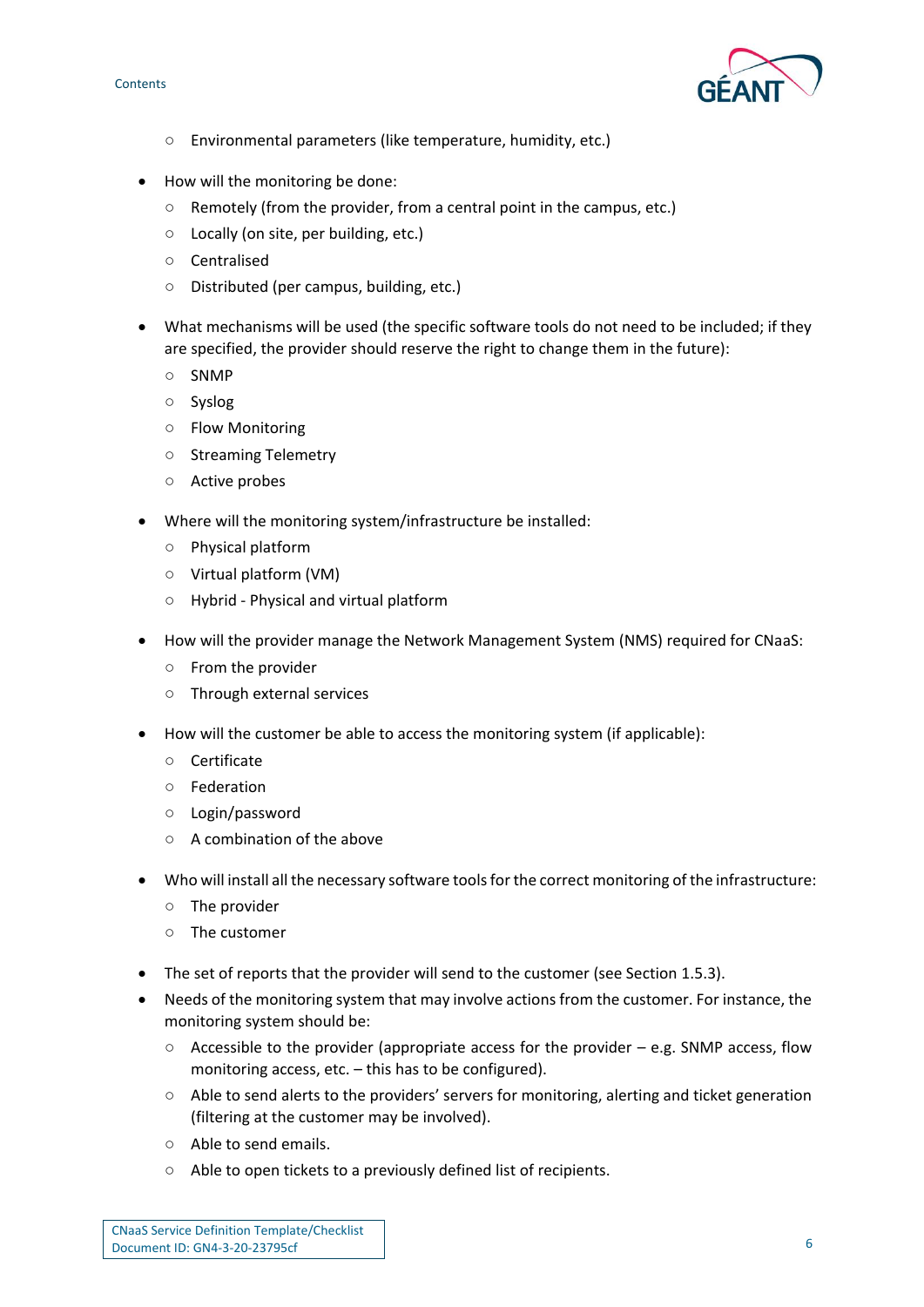

- Able to send alerts to the alarm console.
- Accessible through any firewalls that depend on the customer.

#### *Monitoring of Additional Services*

The provider may offer the customer the monitoring of services that are not specific pieces of equipment or links on the network but network-related services. Regarding the monitoring of the infrastructure (see Section 3.4.1.1), the level of detail given in the service definition may vary depending on the case. For instance, it may indicate that the provider will install all the necessary software tools for the correct monitoring of the infrastructure, without listing the specific software tools.

The following lists show examples of items to be included in the service definition for the monitoring of additional services:

- List of supported additional services (other ICT services such as email, web, directory service or other servers can be out of the scope of the service):
	- DHCP
	- DNS
	- VPN
	- $O$  RADIUS
	- LDAP
	- NTP
	- VoIP
- List of parameters to be monitored for each additional service (see the list in Section 3.4.1.1 for more examples):
	- General availability.
	- Disk usage.
	- Service-specific parameters (like number of requests/s for DNS, number of authentications in Radius, number of requests in NTP, time-to-respond, etc).

The list in Section 3.4.1.1 may also be used for the monitoring of additional services.

#### *Configuration and Management of the Wired Network*

The provider can offer greenfield services (with new infrastructure) and brownfield services (using existing infrastructure at the customer's premises). It is important that the provider and the customer agree on the service elements covered by this service package.

The campus architecture design typically has three layers - core, distribution and access, although the network on each campus may vary and the exact scope of the service should be defined.

The level of detail given in the service definition depends on the case. For instance, it may indicate that the provider will configure the equipment, without specifying how this configuration will be done.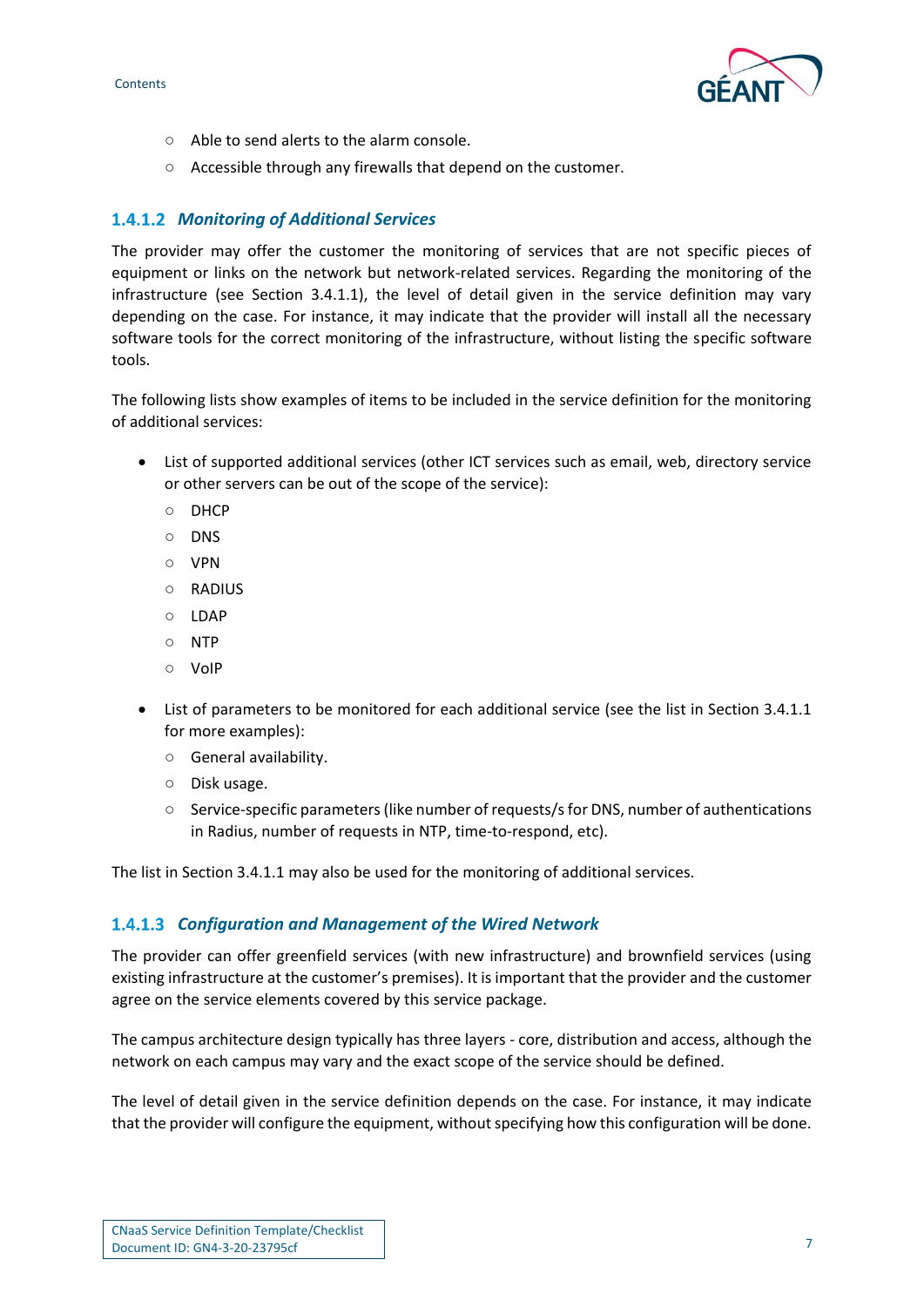



The following list shows examples that can be included in the service definition for the configuration and management of the wired network:

- The network architecture, that can be designed as a part of CNaaS can:
	- Consist of three layers: core, distribution and access (for big campuses), or
	- Consist of two layers: core and access (for small campuses), or
	- Follow a two-layer Spine/Leaf topology.
	- $\circ$  The provider may reserve the right to further develop the architecture and network design. The customer should undertake to follow any changes these developments may require.
- Network services that can be offered as a part of CNaaS:
	- The core will be IP-based (IPv4/IPv6 access will be provided to all end users).
	- Layer 2 connectivity will be possible between any two ports in the network.
	- $\circ$  IP over layer 2 can be terminated in the core using separate routing policies (VRF).
	- Layer 2 connectivity over the core will be implemented using overlay techniques (VXLAN or MPLS).
	- IP can, where necessary, terminate in a firewall.
- The configuration and management:
	- For core routers, the configuration will be manually done via CLI, locally on the customer's premises.
	- For all the equipment, the setup will be automated.
	- $\circ$  For access switches, the setup will be automated, making the network devices acquire a temporary DHCP address through which automated scripts will configure the initial setup based on data from a centrally maintained configuration database, that can be managed by the provider or by the customer (this must be agreed in the contract between the provider and the customer).
	- For firewalls, the traffic-filtering and rate-limiting rules must be defined by the provider and the customer.
	- Standard changes in the network equipment will be automated. See Section 3.4.3.
- The bandwidth delivered to each point in the access network (depending on the ability of the customer to provide the wiring that complies with quality standards and length).

#### *Configuration and Management of the Wireless Network*

The provider can offer greenfield services (with new infrastructure) and/or brownfield services (using existing infrastructure at the customer's premises). It is very important that the provider and the customer agree on the service elements covered by this service package.

The level of details given in the service definition may vary depending on the case. For instance, it may indicate that the provider will configure the equipment, without specifying how this configuration will be done.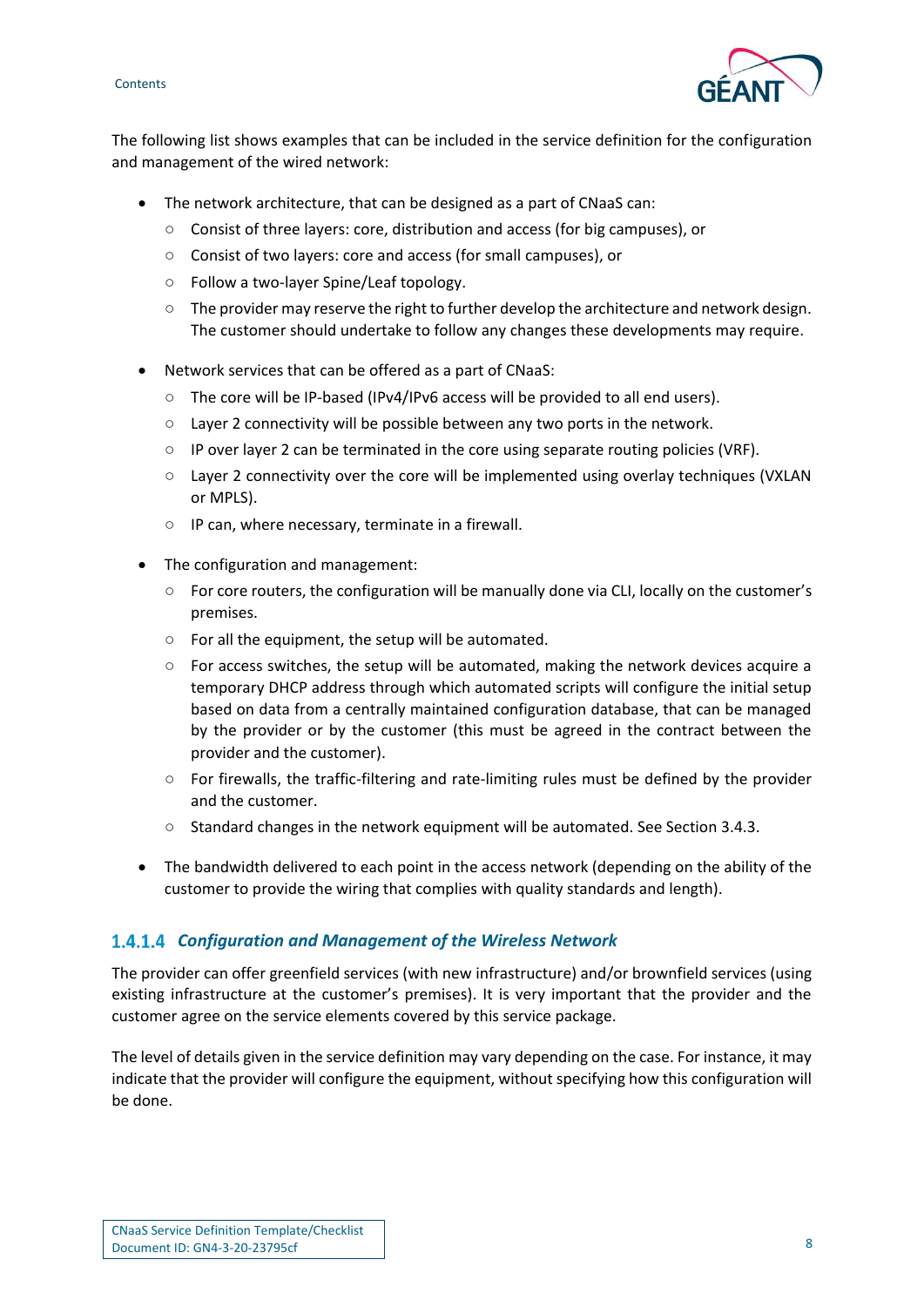



The following list shows examples of items that can be included in the service definition for the configuration and management of the wireless network:

- Architecture:
	- Centralised/Distributed/Standalone or adhoc (all the devices communicating peer-to-peer without controller or APs).
	- One/Several wireless controllers (for redundancy, due to the size of the network, etc.).
	- One/Several wireless access points.
- CNaaS can offer the customer, for instance:
	- The wireless network design will consist of a minimum of one access point.
	- The wireless network design will consist of a minimum of one controller and access point.
	- $\circ$  The exact number of access points and their location will be jointly reviewed by the provider and the customer.
	- The service will cover a minimum of two SSIDs: eduroam and a guest network, although more SSIDs can be defined.
	- For eduroam, differentiated access will be provided for the customer's employees and eduroam guests.
	- The provider will assist with the setup of the customer's profile on cat.eduroam.org, so that each user can download their own installation.

#### *Configuration and Management of Additional Network Services*

The provider may offer the customer the configuration and management of services that are not specific pieces of equipment or links on the network but network-related services. The level of detail given in the service definition may vary depending on the case. For instance, it may indicate that the provider will configure the additional service, without specifying how this configuration will be done.

The following list shows examples of items to be included in the service definition for the configuration and management of additional network services:

- List of supported additional network services (other ICT services such as email, web, directory service or other servers can be out of the scope of the service):
	- DHCP
	- DNS
	- VPN
	- RADIUS
	- LDAP
	- NTP
	- VoIP
- Additional network services:
	- The primary and secondary DNS servers will be managed by the provider. The resolver service will not be included.
	- The customer will be provided with a graphical user interface to interact with the service (to add DNS entries/NTP servers, etc.).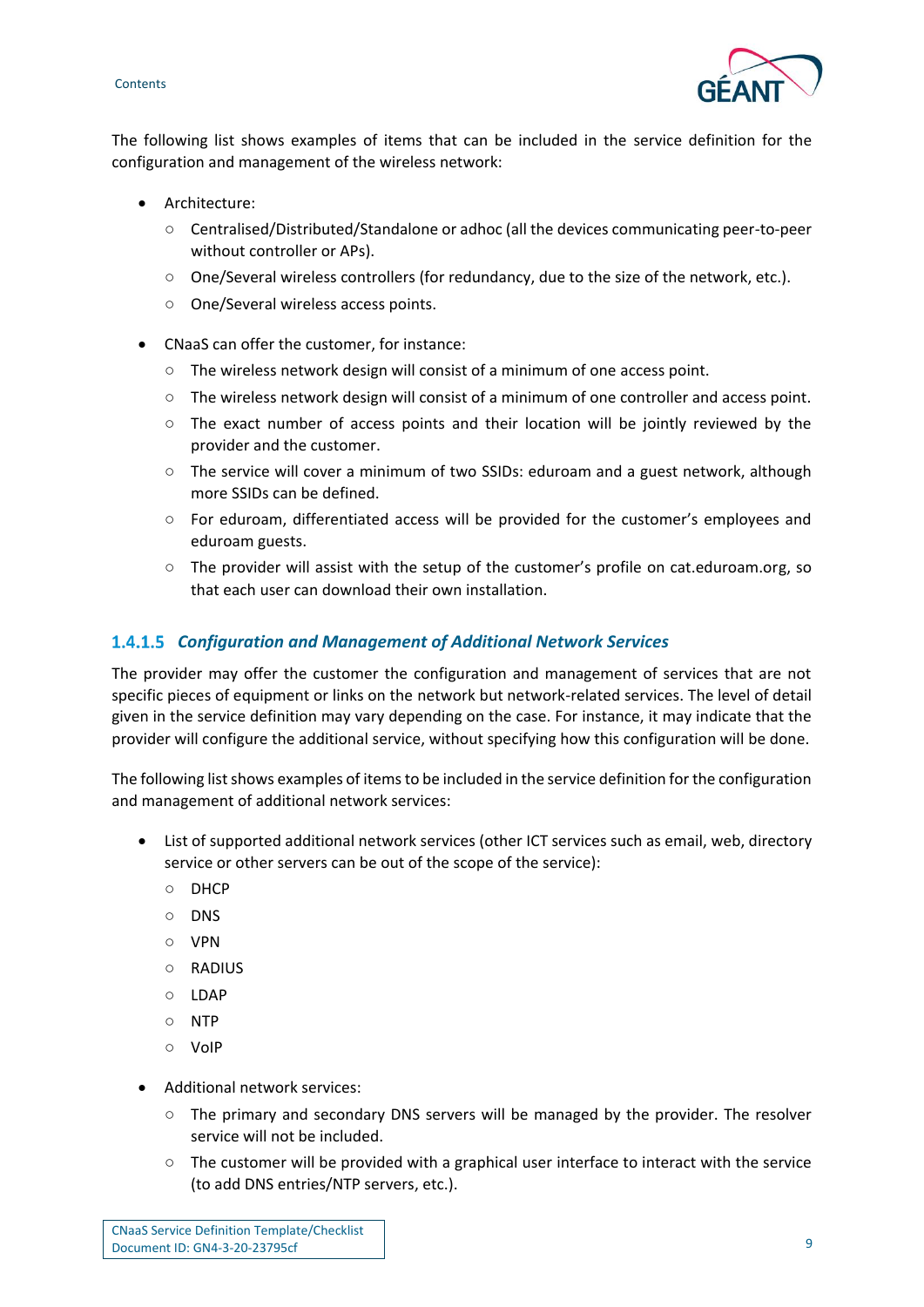

- The service configuration will be automated.
- The provider will offer their own IPv4 and IPv6 address blocks for DHCP and/or SLAAC.
- IP addresses assigned via VPN will not be on the same ranges as on the local network.

#### <span id="page-10-0"></span>**1.4.2 Service Elements**

The following subsections show the items that should be agreed between the provider and the customer beforehand for each service package. These items can be changed to fit the needs of each provider, customer and service.

#### 1.4.2.1 Supported Network Items or Servers

The provider, through the CNaaS service, should define, update and maintain a list of CNaaSsupported network items and servers from different vendors for each network layer and service, including minimum supported software and hardware versions. This list should include the support of standard protocols, agreed by the provider and the customer during the design stage. The list of supported network items or servers should include, for instance:

- Switches
- Routers
- Firewalls
- Wireless controllers
- Servers
- Network Attached Storage systems
- Radio links

It is recommended that the provider offers the service using automation tools that facilitate the replication of the configuration in the network items and servers, and has a configuration management system (CMS) with the databases and tools to manage all configuration data. Thus, for instance, every time a new device is included in the CNaaS service, it can be registered in the system through the mechanism provided by the provider, which should automatically generate the monitoring configuration.

The network equipment or servers of brownfield services also needs to be included in the list of supported network items or servers.

#### *Equipment Procurement*

The provider and customer can agree four possible models for the equipment procurement, depending on who is making the specification and who is running the procurement and owns the equipment:

- The provider makes the equipment specification and runs the procurement.
- The customer makes the equipment specification and runs the procurement.
- The provider makes the equipment specification and the customer runs the procurement.
- The customer makes the equipment specification and the provider runs the procurement.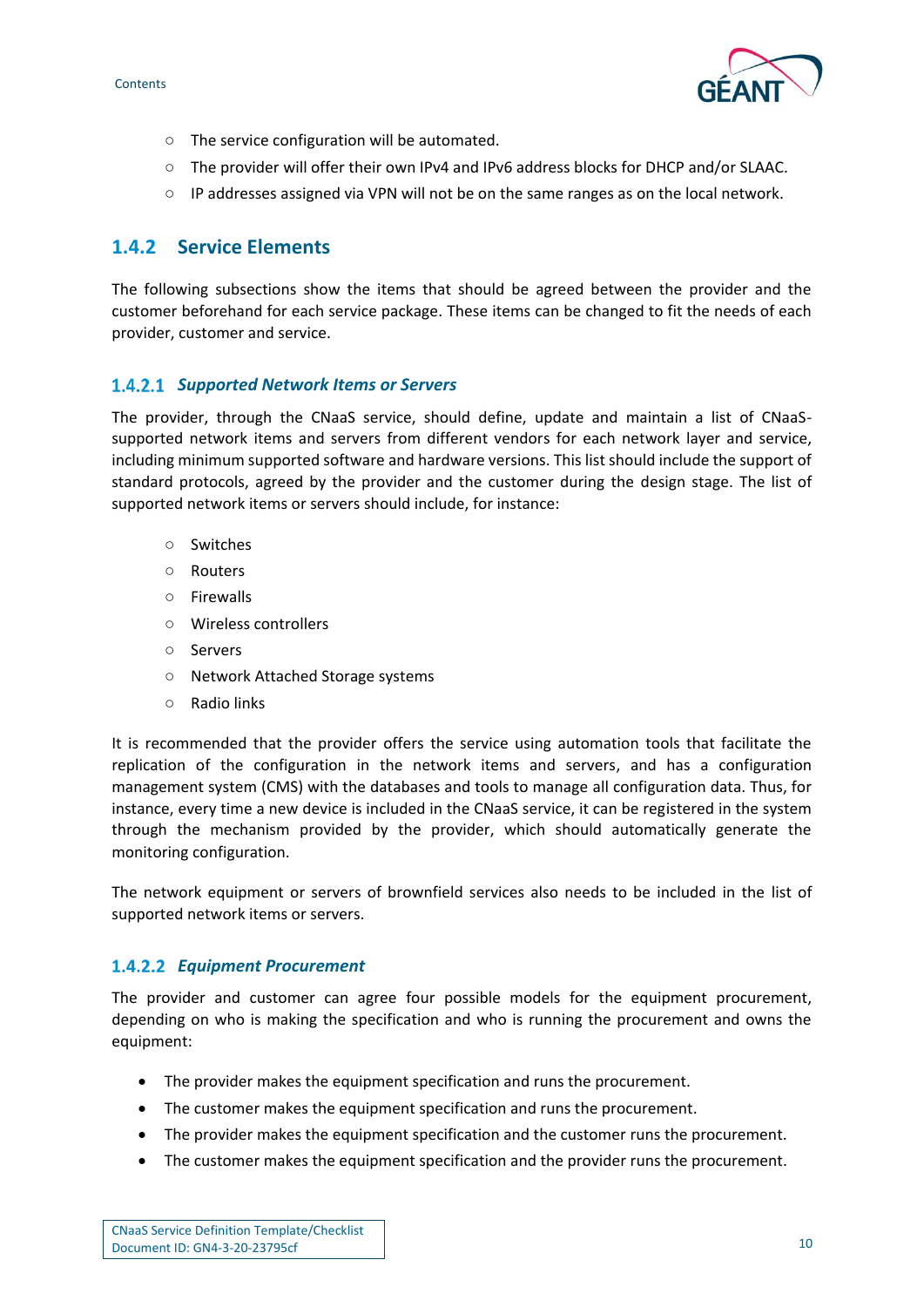**Contents** 



As an equipment specification made only by the customer might lead to incompatibilities between the procured equipment and the provider's expertise, the provider and the customer may also need to jointly work on the equipment specification.

### *Equipment Ownership*

There are two possibilities, once the procurement is done:

- The provider owns the equipment
- The customer owns the equipment

The ownership of the equipment must be agreed beforehand.

#### *Physical Installation of the Equipment*

There are two main options related to the physical installation of the equipment:

- The provider will be responsible for the physical execution of the work, including but not limited to assembly and connection of equipment, restart of power on equipment etc.
- The customer will be responsible for the physical execution of the work, including but not limited to assembly and connection of equipment, restart of power on equipment etc.

A third scenario with shared responsibility is also possible. For instance, the initial installation is done by the provider, but later smaller changes, cable patching and so on is done by the customer or a third party under the customer's responsibility. For any of the options, it is important to clearly define the responsibilities of both sides to avoid any misunderstanding.

#### *Level of Redundancy*

The level of redundancy must be specified for each supported package, layer and service. For instance, there may be some redundant elements in a layer that are not redundant in another layer. Some examples are:

- Redundant/non-redundant core layer (redundancy is highly recommended for the core network).
- Redundant/non-redundant distribution.
- Redundant/non-redundant access.
- All core equipment will have redundant power supplies, fans, supervisors, etc.
- All the core links will be redundant.
- The redundant architecture will include network elements and links at all levels except access ports.
- The architecture is partially redundant, with redundancy in some network elements or links (that need to be specified).
- The wireless network service will have redundant controllers.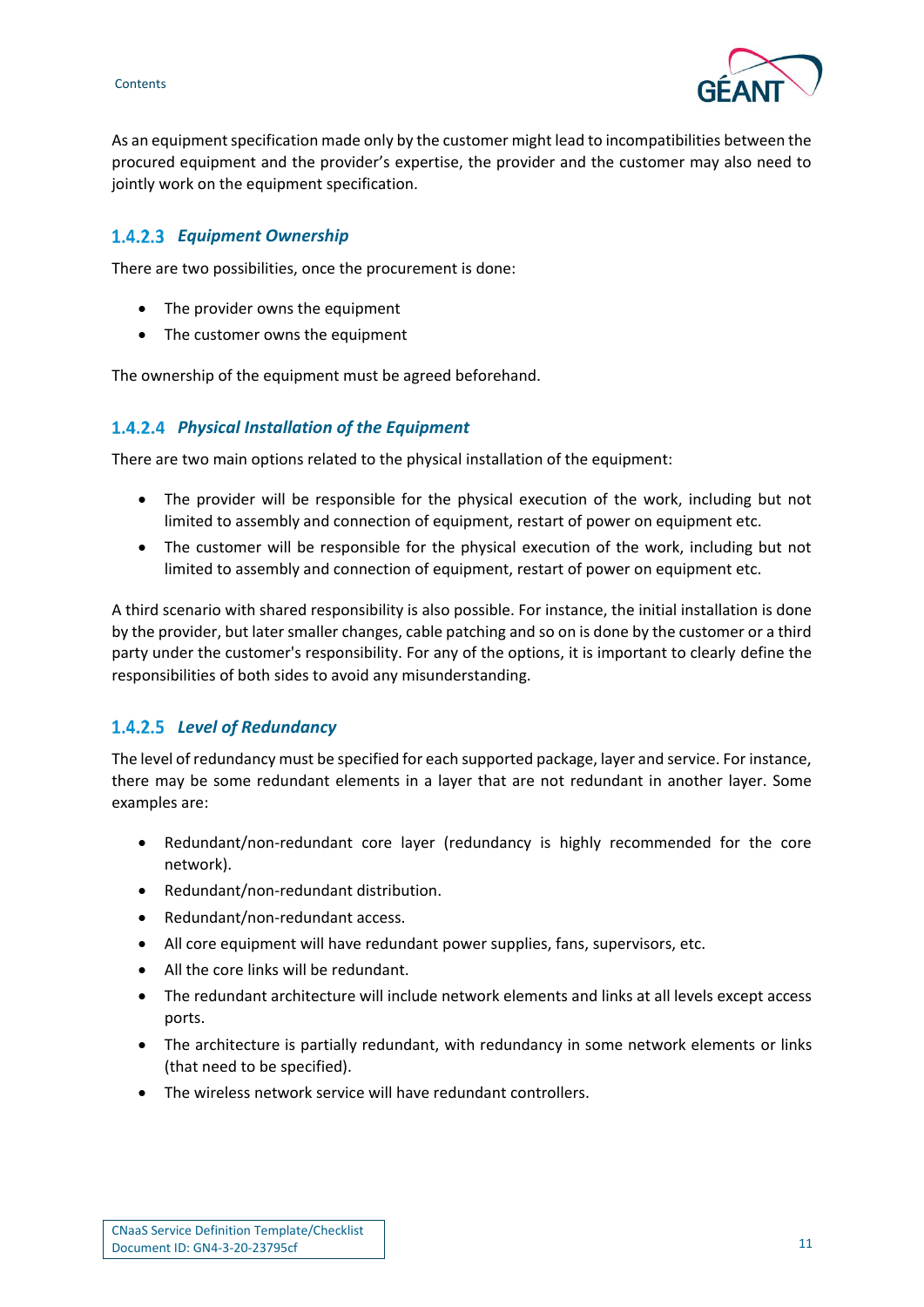



## **1.4.2.6 Software Tools**

CNaaS will use a set of tools that will be defined by the provider and does not need to be included in the service definition, although it is up to the provider to include them if desired.

Different tools may be used for:

- Customer Relationship Management (CRM)
- Monitoring
- Ticketing
- Inventory
- Configuration management and backup
- Billing

The integration between the different tools can be defined.

Due to the nature of the CNaaS service, it may be necessary to have a database tool for the location of buildings, room numbers, locally specific information, rack access keys, etc.

## <span id="page-12-0"></span>**1.4.3 Change Management**

The exact scope of the required changes related to any part of the CNaaS service should be defined in advance. It is suggested to follow the ITIL recommendations and processes for change management [\[ITIL-CM\]](#page-23-4). What will be considered a standard change (pre-authorised, with an accepted and established procedure, possibly automated), a normal change (requires a Request For Change (RFC) and/or the CAB approval) or an emergency change (must be introduced as soon as possible, requires ECAB approval) should be identified. Once identified, different changes can be included in the service (for instance, those changes that can be automated), while others can be excluded (like manual or complex changes). Some examples of the type of changes that could be included or excluded are given below.

The service can include the following standard changes:

- Software upgrades.
- Changing common global configuration parameters like NTP server, console password, etc.
- Adding new VLANs with attributes.
- Adding or changing routed IP prefixes.
- Provisioning security measures.
- The VLAN for any port in the wired network.
- The SSID for the wireless network.
- The access-lists rules for core equipment.
- Security rules in the firewalls.
- DNS modifications.
- Other type of change agreed between the provider and the customer.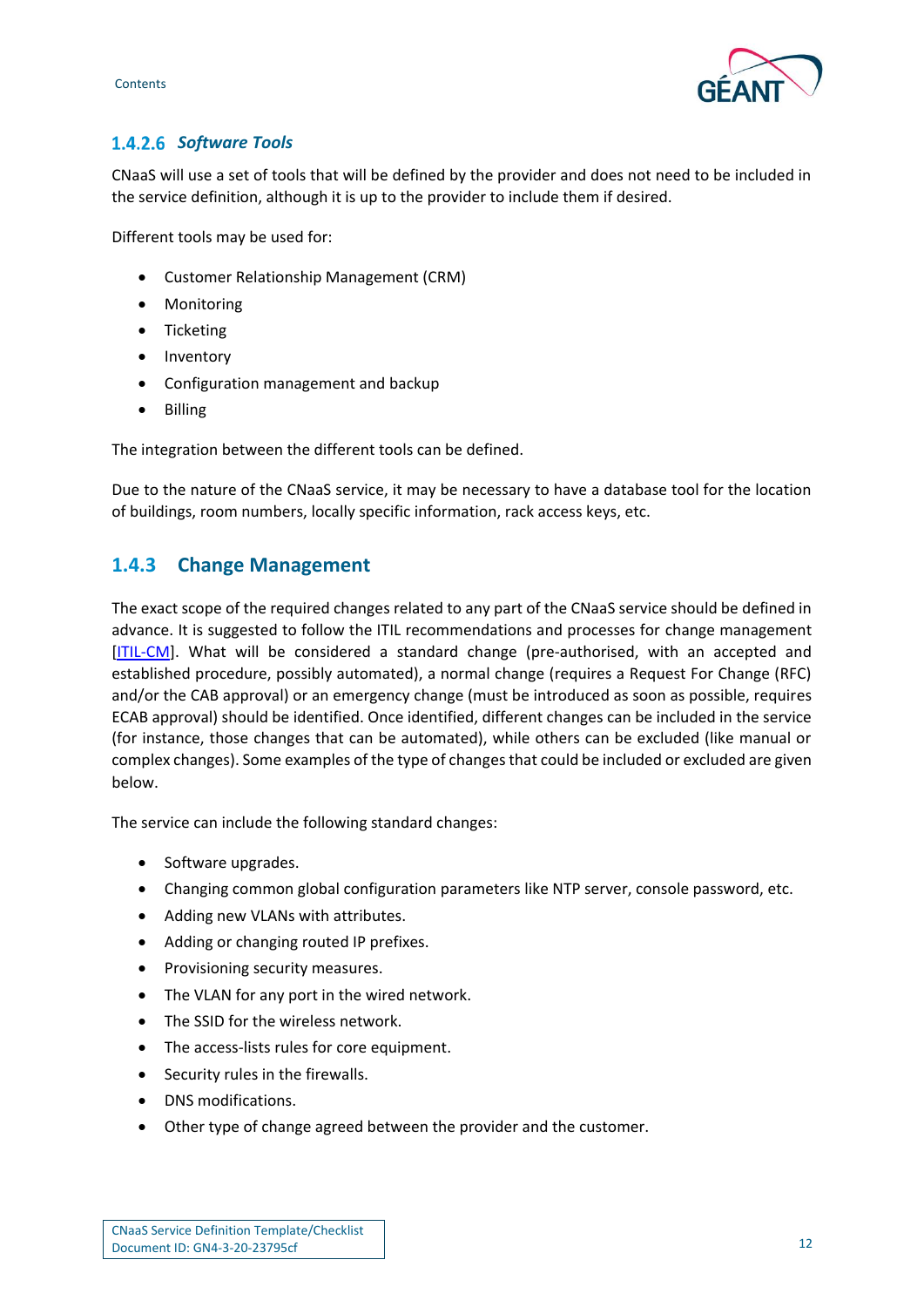

The service does not include the following changes:

- The core architecture routing design.
- The wireless setup on the individual client.

The list of changes should be regularly reviewed, re-negotiated and updated as appropriate.

## <span id="page-13-0"></span>**1.4.4 Incident Management**

An incident is defined as an unplanned interruption of the service, or the failure of a service component that has not yet impacted the service. A problem is a cause of one or more incidents. The aim of incident management [\[ITIL-IM\]](#page-23-5) is to restore the service to normal service operation as quickly as possible through a workaround or a permanent solution to the problem. A definition of what normal service operation means is desirable (for instance, whether any packet loss or jitter in the service is acceptable).

#### *Types of Incident*

The incidents are usually classified in categories according to their impact and urgency, and given priority levels. The provider must offer a way to classify incidents to the customer. Common ways to classify incidents are:

- Non-critical/Critical
- Low/Medium/High
- Very Low/Low/Medium/High/Critical

For instance, an incident can be considered critical if the service is not reachable at all or degraded by more than <n%> packet loss, has more than a specified jitter or latency between two fixed points or affects certain critical customers.

A special type of high priority incident is a major incident. Major incidents have a direct impact on the business (they typically affect a lot of customers simultaneously / affect VIP customers / affect the customer's reputation) and should trigger a specific process to handle them.

## <span id="page-13-1"></span>**1.4.5 Support Service**

The provider and the customer should agree the level of the support service that will be provided, including clear steps to take for each type of incident. Such an agreement could include the following elements:

- Number of hours per day
- Service support over weekends and holidays
- Calendar (holidays should be taken into account and they may be local to a city or a region)
- Response time
- Resolution time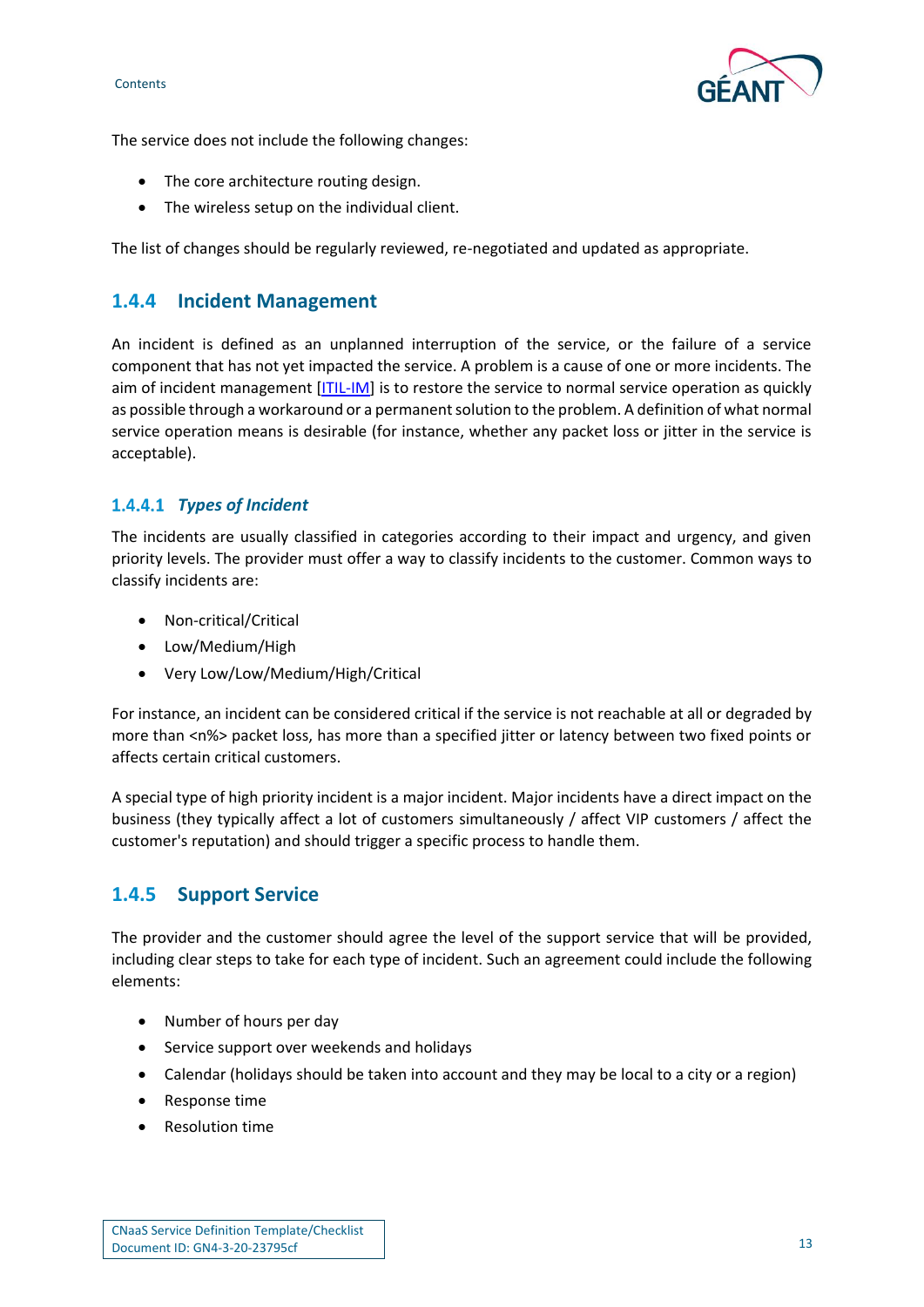



Some common options are:

- 24x7: The support service will be offered 24 hours a day, 7 days a week, with a response time of 1 hour and a resolution time of 4 hours from the registration of the incident.
- 8x5 next business day (NBD): The support service will be offered 8 hours a day (from XX:XX to YY:YY), 5 business days a week, except holidays, with a response time of 1 hour and a resolution time of 4 working hours from the registration of the incident.

The provider and the customer should agree the different levels of the support service that will be provided. For instance:

- The helpdesk will be run by the customer and will provide a single point of contact for all trouble ticket reports.
- The provider will offer second- and third-line operations and the support service must be operated in collaboration with the IT staff/helpdesk at the institution, which will provide the first-line support.
- During the operation stage, the NOC, in coordination with the customer helpdesk, will follow the daily operations of the networks (events, incidents, problems) on a 24x7 basis.

# <span id="page-14-0"></span>**1.5 Service Policy**

It is important to define the Key Performance Indicators (KPI) that will be used to measure the quality of the service and the expected Service Level Targets (SLT). The following subsections show some examples of parameters and paragraphs that can be included in the service definition regarding service level management [\[ITIL-SLM\]](#page-23-6), provider/customer responsibilities and communication flows.

## <span id="page-14-1"></span>**1.5.1 Service Level Management and Service Availability**

To measure the quality and the performance of the service, relevant objective parameters and expected scheduled downtimes need to be agreed beforehand.

#### **1.5.1.1 Key Performance Indicators (KPI)**

Key Performance Indicators (KPI) need to be defined per time period for service level management. Some examples are:

- Number of incidents
- Number of problems
- Number of implemented standard changes (not approved by the CAB)
- Number of implemented normal changes
- Number of implemented emergency changes
- % of changes that caused incidents
- Average change closure duration (between Request For Change (RFC) is raised and closed)
- Average time to respond to an RFC
- Average time to solve critical incidents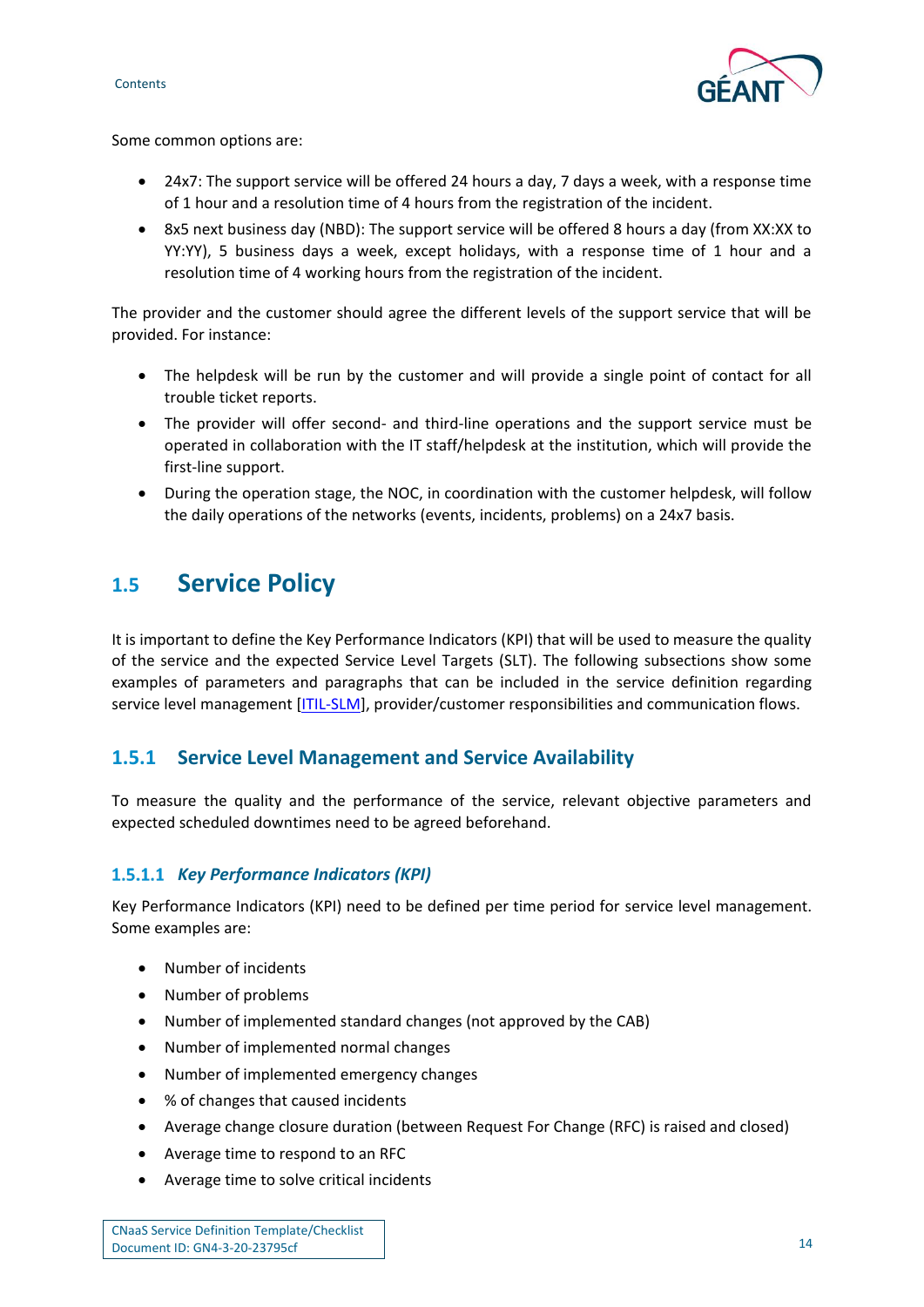

- Average time to solve non-critical incidents
- Average time to close request tickets (information, documentation)
- Average time to solve problems

The exact list of KPIs and the time period must be agreed between the provider and the customer. It can be reviewed and re-negotiated as needed and the contract should be updated accordingly.

### 1.5.1.2 Service Level Targets (SLT)

For each service package, availability is defined as the total number of minutes in a calendar month during which the service is available, divided by the total number of minutes in a calendar month and represented as a percentage.

The Service Level Target (SLT) for CNaaS availability for a certain period should be agreed (for instance, <n%> monthly availability) [\[ITIL-SLM\]](#page-23-6), ignoring planned maintenance windows.

If there are any constraints, they should also be stated in the contract. For instance, if the helpdesk is responsible for opening incidents and escalating them to the second level when needed, the expected SLA times for incidents will begin once the incident is escalated to the second level (for instance, via the ticketing system).

The following are examples of SLTs that can be defined:

- The time to respond to a critical incident ticket target (for instance, 30 minutes).
- The time to respond to a non-critical incident target (for instance, 24 hours).
- The time to respond to a request target (for instance, 24 working hours).
- The time to fix a critical incident target (for instance, 4 hours).
- The time to fix a non-critical incident target (for instance, 48 hours).
- The time to make a change; target times are (RFC required):
	- For standard changes (for instance, 48 hours).
	- For normal changes (for instance, 2 weeks, after the CAB has accepted the change).
	- For emergency changes (for instance, 2 hours, after the ECAB has accepted the change).

The exact list of SLTs and the time period must be agreed between the provider and the customer. It can be reviewed and re-negotiated as needed and the contract should be updated accordingly.

#### *Scheduled Downtimes*

The provider should inform the customer how scheduled downtimes will be handled. For instance:

- Scheduled downtimes or planned maintenance windows will be accepted by the CAB, except for emergency changes, that will be accepted by the ECAB.
- Once agreed, downtimes will be announced by the provider via email at least <n> days before they happen, except for emergency changes, which will be announced as soon as possible. They will include the reasons for the scheduled maintenance and the expected downtime.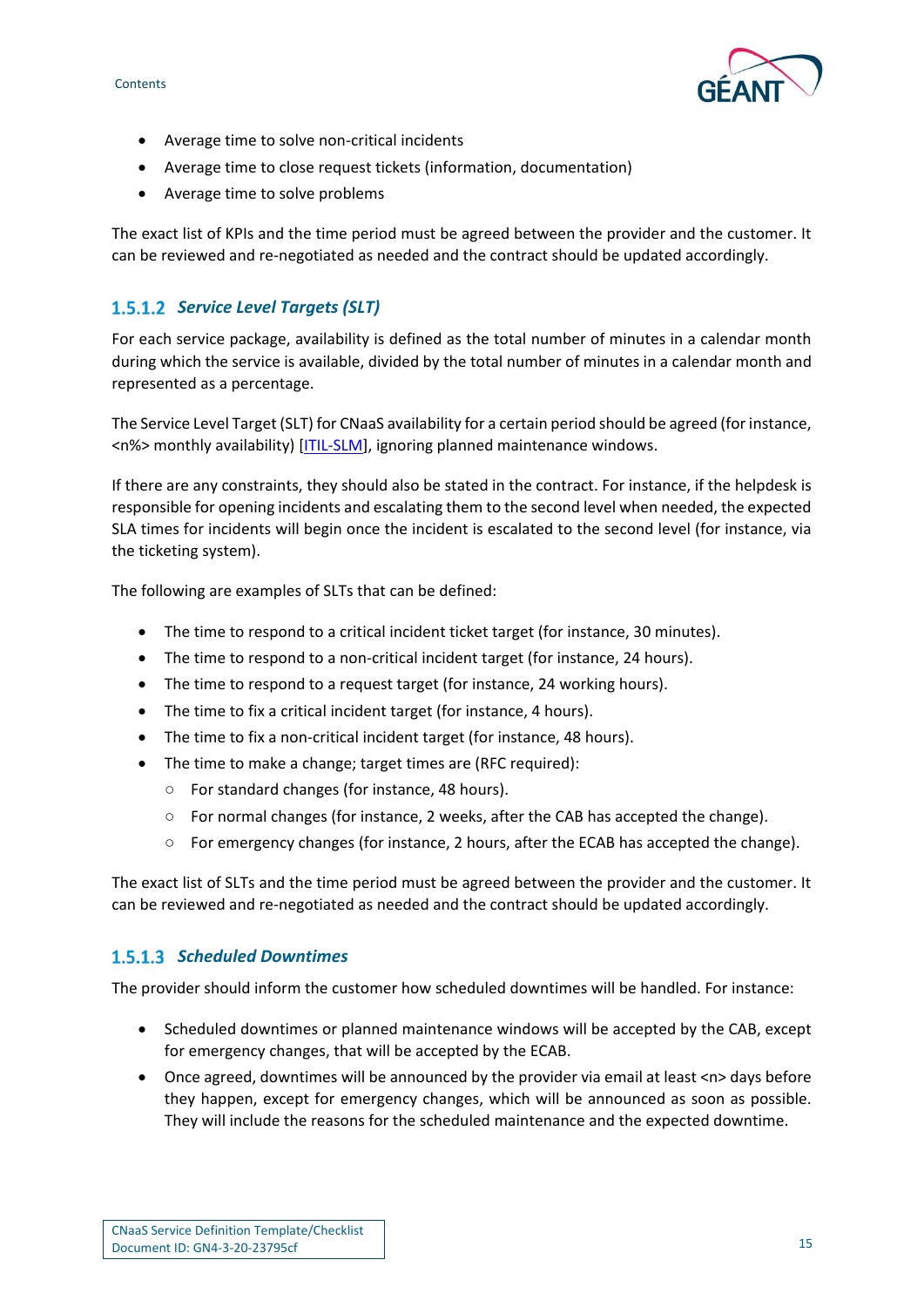

• Upgrades and replacements in the core and distribution layers can be done during working hours (for instance, if all architecture components are redundant). The access layer maintenance tasks will need to be agreed with the customer (as access ports are not usually redundant).

A specific maintenance window can be agreed for some tasks. Pre-agreed weekly or monthly windows can be defined during the design stage, so that maintenance tasks are always performed during this time slot. Then, the provider will only have to inform the customer of the task, date and duration of the task.

## <span id="page-16-0"></span>**1.5.2 Responsibilities**

The responsibility demarcation point between the provider and the customer should be defined. For instance, for the wired network it can be the port on the managed equipment towards the infrastructure managed by the customer.

The service definition should clearly reflect the provider and the customer responsibilities.

#### **1.5.2.1 Service Provider Responsibility**

The provider can be responsible for, for instance:

- At least one on-site visit to get to know the network before starting to offer CNaaS services.
- Managing the equipment and services specified in the service description within the boundaries of the KPIs defined for the service.
- The correct patching update of the network items managed by the provider, in order to avoid security leaks. If an upgrade on a CNaaS-covered device triggers an update on a customermanaged device, the provider and the customer should collaborate and coordinate the actions to prevent the service from being affected.
- Providing and maintaining the issue tracking system (trouble-ticketing system) for the second and third level support that the provider is responsible for.
- Providing procedures for RFCs, issue and problem reporting.
- Responding to justified RFCs according to the defined KPIs on the managed equipment from the service customer.
- Responding to service customers' problem and incident reports according to the defined KPIs.
- Providing and maintaining the tools required for providing this service and managing automation.
- Providing second and third line support for the issues reported by service customers.
- Maintaining the technical logs with information about the network items, services and servers and ensuring appropriate information security for these logs.
- Maintaining a central Configuration Management Database (CMDB) for all network equipment and services.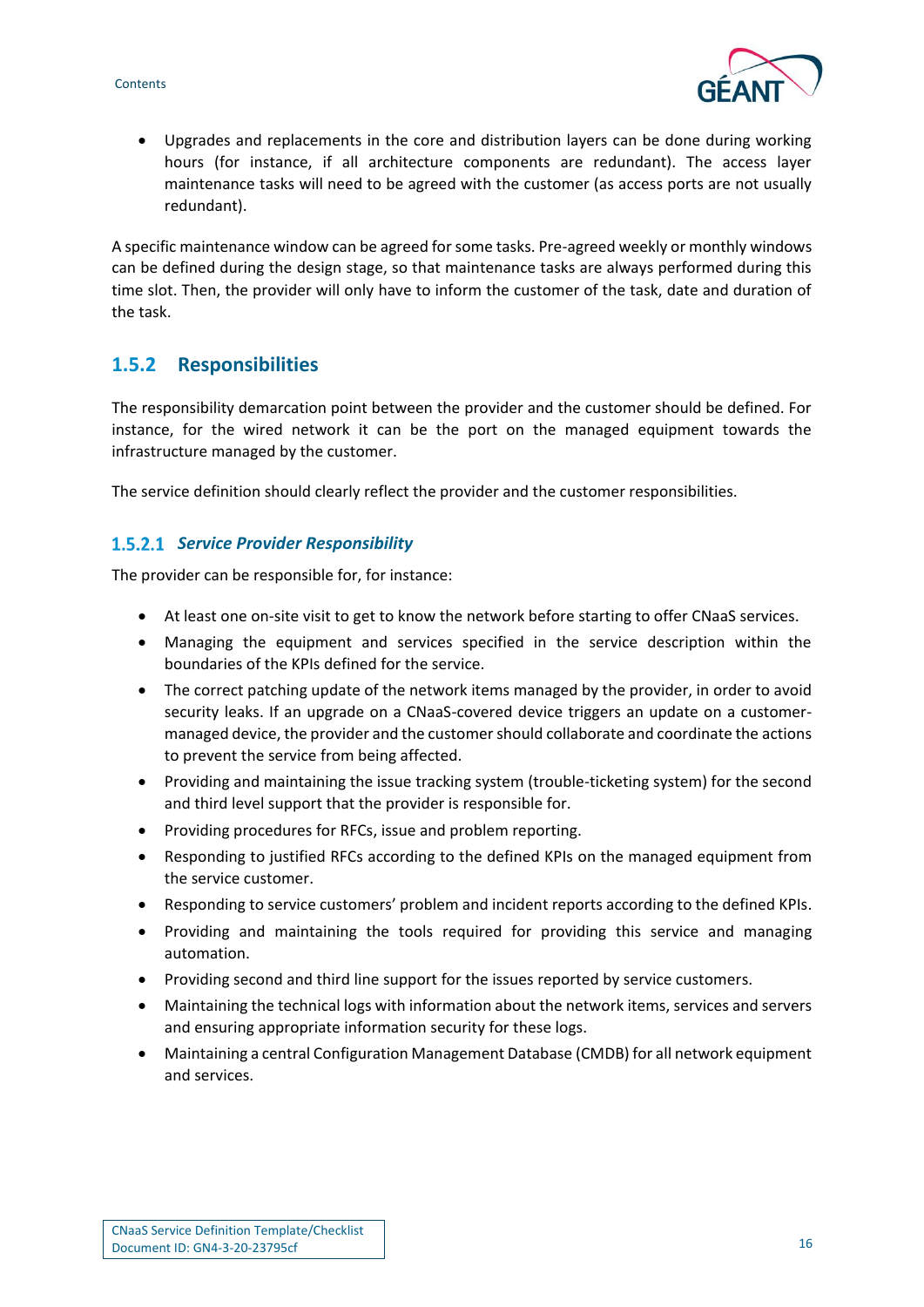



The service provider will not be responsible for, for instance:

- The performance or incidents on external links or pieces of equipment not covered by the CNaaS agreement (like cloud services, multi-tier structures, testbeds, etc.).
- The information security of the end-user devices.
- Small changes to the customers physical infrastructure (e.g. patch cables, power supplies and cabling).
- Establishing appropriate environmental conditions for the equipment stored on customer premises (temperature humidity).
- Providing fire-protecting infrastructure and policies at the customer site.
- The configuration setup and management of the local customer devices not included in the service.

#### *Service Customer Responsibility*

The customer can be responsible for, for instance:

- The passive network infrastructure within the campus (cabling, patch-panels, racks and the like).
- The operation and up-to-date configuration of any ICT equipment (e.g. switches, routers, computers, laptops, servers, IP telephones, access points, etc.) at the campus that is not explicitly listed as being managed by the service provider.
- The information security of the ICT equipment at the campus listed in the previous bullet (e.g. patching software, applying antimalware software and similar).
- Controlling physical access to the equipment managed by the provider. Access can be allowed only to authorised persons employed by the provider, customer or equipment vendor. The list of authorised persons will be agreed between the customer and the provider. The procedure for the physical access should also be agreed, including:
	- Authorisation procedure.
	- Changing the list of authorised persons.
	- Access logging.
	- Information sharing about physical access who should receive / acknowledge / approve the physical access to the devices.
- Allowing service provider personnel physical access to the managed equipment.
- Maintaining the environmental conditions (e.g. temperature, humidity, power consumption) of all the ICT equipment at the customer's facilities managed by the service provider within the boundaries defined by equipment manufacturer.
- Following fire safety guidelines (e.g. having enough gas for fire suppression in the data centre or assistance for fire extinction).
- Planning the location of Wi-Fi access-points appropriately, according to building and fire regulations guidelines.
- Executing simple operations on managed equipment (e.g. power cycle, changing the patch cable, and similar) upon the request or with the permission of the service provider.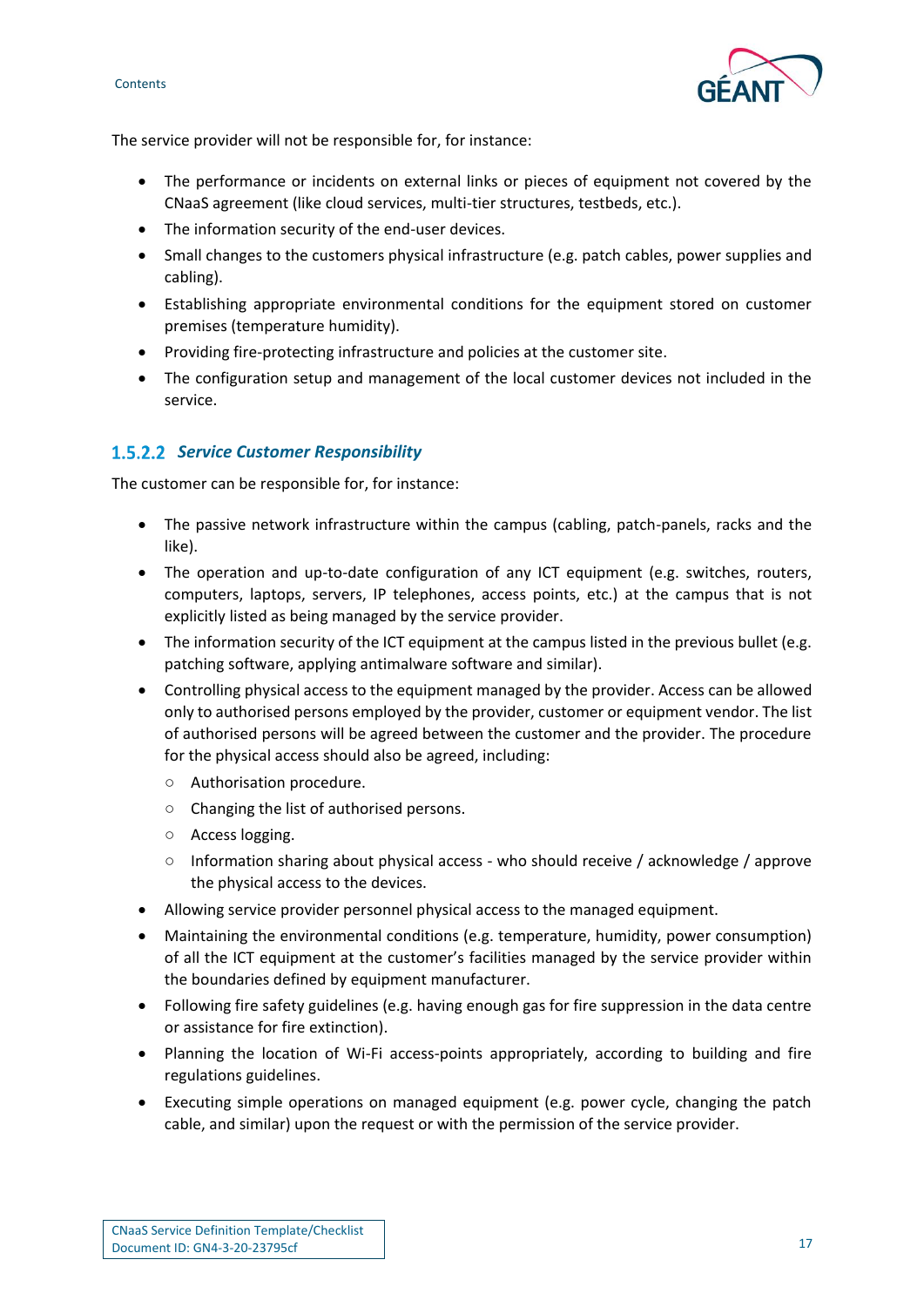



- Actively participating in debugging and problem-solving activities on managed ICT equipment by timely providing relevant information to the service provider, especially upon the request from the service provider and executing previously agreed simple operations.
- Following the RFC and issue reporting procedures and using the problem and issue reporting tools specified by the service provider.
- Providing the first line of support to the users of the campus network. The provider will not react to calls from the campus network's end users. The customer should designate authorised persons to communicating with the provider.
- Any potentially malicious end user activities.
- Informing their users of all relevant procedures and policies, of how the network and the resources should be used, including - if appropriate - relevant elements of the contract between the provider and the customer.
- Supporting the CNaaS service on-site and providing a point of contact for all trouble ticket reports (if the helpdesk is run by the customer).

The customer will not be responsible for, for instance:

• The configuration and management of the equipment under the CNaaS agreement.

## <span id="page-18-0"></span>**1.5.3 Communication Flows**

The provider and the customer should define the communication channels for the defined roles and the communication flows in the contract. The following subsections provide some examples.

#### *Communication Flows for Service Level Management*

As part of the Service Level Management, the provider and the customer should agree the communication flows required for reviewing the quality of the service.

The following list gives some examples:

- Regular/On-demand meetings:
	- The Service Manager from the provider's CNaaS team and the Service Coordinator from the customer team should meet regularly (face-to-face or remotely via VC) to follow-up on service requirements and possible improvements.
	- The Service Coordinator or the Service Managers can set a maximum of <n> adhoc meetings per month if needed.
- Regular/On-demand reports:
	- Based on the monitoring and the logs, the Service Manager will periodically (or at customer request, if preferred) provide customer with the following reports, which can be automatically generated if possible:
		- Availability statistics.
		- SLT and KPI review results, including SLA violations, if any.
		- Service improvement plan.
		- Incident report.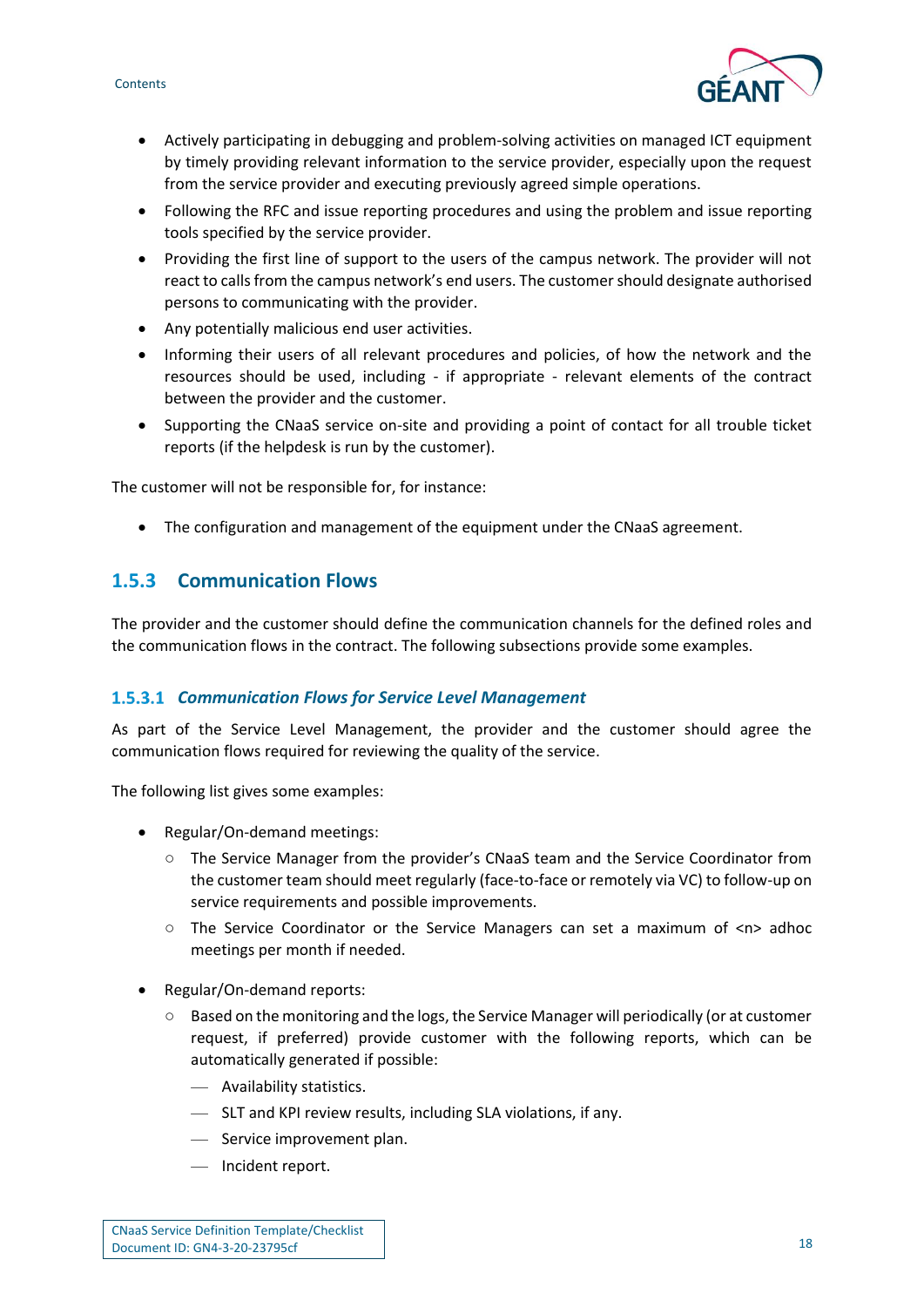

- The customer can ask for special incident reports in relevant cases, with a maximum of <n> incident reports per month.
- Complaints or special cases:
	- Complaints will be sent to the Service Manager and discussed during regular meetings, unless an urgent incident requires a special meeting.
	- In case of relevant critical incidents, either side can require special meetings with a representative of the other side.

#### *Communication Flows for Incident Management*

The provider and the customer should agree the alarm and ticket recipients and escalation procedures, which will depend on the defined resolution times (see Section 3.4.5).

#### **Alarm Recipients**

Several options can be considered:

- Alarms triggered on the monitoring system will be sent to the alarm console at the helpdesk and open a ticket in the helpdesk system.
- Alarms triggered on the monitoring system will be sent to the alarm console at the provider's NOC.
- Alarms triggered on the monitoring system will be sent to the alarm console at the provider's NOC and the helpdesk, and open a ticket in the helpdesk system.

The monitoring system can automatically send notifications to the customer helpdesk and, while the monitoring system cannot monitor itself, the central monitoring system at the provider can issue notifications if the monitoring system itself has a failure.

The provider and the customer may agree on different recipients depending on the nature of the alarms (for instance, when major incidents are detected). Alarms can also trigger automatic calls or send text messages.

#### **Ticket Recipients**

There are several options:

- The helpdesk receives the alarms.
- The provider's NOC receives the alarms.
- Both the helpdesk and the NOC receive the alarms.

#### **Escalation Procedures**

The escalation procedures between the provider and the customer in case of an incident should be defined and agreed by both parties. For instance:

- The Service Coordinator at the customer may escalate the incident to the Service Manager or the Product Manager at the provider when an incident is not solved in the agreed resolution time or when a major incident occurs. Some common options are to escalate to the:
	- Service Manager if the incident is not solved within the agreed resolution time.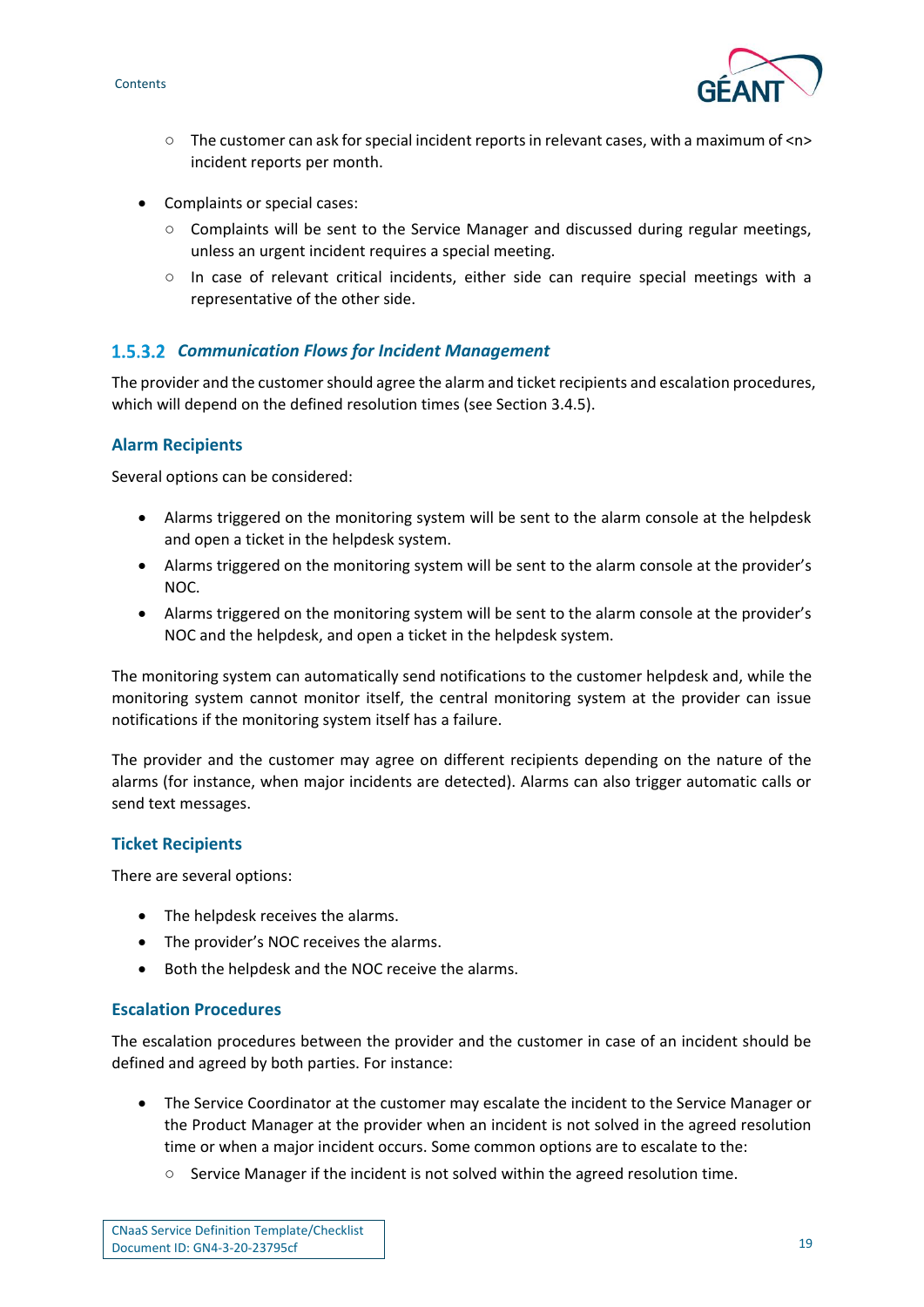

- Service Manager if an incident reaches the Service Level Target (SLT).
- Product Manager if the incident is not solved within the agreed resolution time plus <n> hours.
- Product Manager if an incident reaches the SLT twice.
- Product Manager if a major incident occurs.
- Provider Chief Technical Officer (CTO, Management) if an incident reaches the SLT three times.
- If an issue is escalated, the incident must be sent to the provider's NOC (for instance, via the Trouble Ticketing System).

# <span id="page-20-0"></span>**1.6 Duration, Changes and Termination**

The contract should include information about the service's duration, the scope for the provider and customer to make changes to the service during the contract period and causes for termination. Both parties could request advice from their legal specialists.

Some examples are:

- Duration of the service:
	- $\circ$  The service will begin when the agreement is signed and will remain in effect for an initial term of <n> months / years.
	- $\circ$  This service only applies to the pilot period in the project CNaaS (if it is a project) for the duration of <n> months / years.
- Possibilities to change the service:
	- The agreement may not be modified, amended, changed or discharged, in whole or in part, except by an agreement in writing signed by the provider and the customer.
- Renewals:
	- The agreement will automatically renew for successive <n> years unless the provider or the customer provide at least <n> days prior written notice to the other party of their desire not to renew the agreement.
- Causes for termination:
	- $\circ$  The provider or the customer may terminate the agreement immediately should the other party admit in writing its inability to pay its debts as they become due.
- Notice period for termination:
	- In the event either party desires to terminate this agreement or any of the associated services, the party shall provide at least <n> days written notice of the termination date to the other party, unless the receiving party agrees, in writing, to a shorter notice period.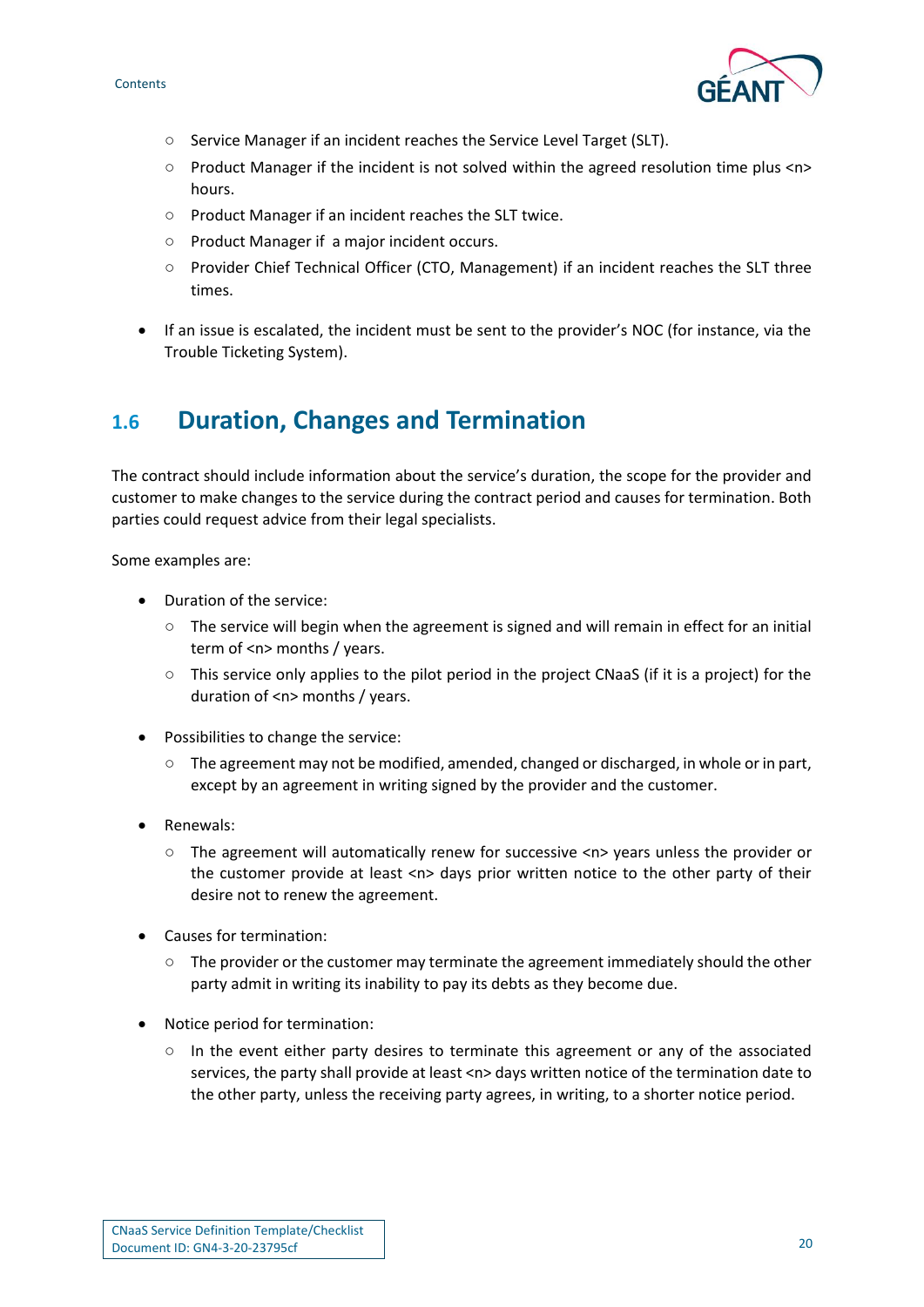



# <span id="page-21-0"></span>**1.7 Prices and Billing**

Several charging model options are possible and can be added or combined according to the offered services. Some examples are:

- Fixed fee (one-off, monthly, annual, etc.).
- Variable charging (depending on the number of tickets, requests, number of users, number of students, connected buildings, etc.).
- Free of cost (included in the basic connectivity quota, paid by the government, etc.).
- Part of the connection fee to the NREN.
- Specific quota for each service package.
- Specific quota for each managed device, additional service, building, users, etc.

The provider can generate a price list of the different options offered to the customers.

The billing periods, if applicable, also must be defined. For instance:

- Monthly
- Quarterly
- **Yearly**

# <span id="page-21-1"></span>**1.8 GDPR Privacy Notice**

Depending on where sensitive data is stored and whether the provider has access to it, different policy notices may be used. In the process of the GDPR assessment, the usage of the <service\_name> data inventory template [\[Template\]](#page-23-7) and GDPR templates [\[GDPRtemplate\]](#page-23-8) from the GÉANT wiki may be helpful in determining what data is processed that the GDPR applies to. Both the provider and the customer should obtain the advice of their GDPR specialists.

In some cases, a separate contract that regulates the relationship between the controller (the organisation that determines the purposes of the processing of personal data) and the processor (the organisation that processes the data) might be needed, especially if the provider uses subcontractors (e.g. a company that maintains servers or storage where the customer's monitoring data is stored) which could obtain access to the customer's personal data. The following paragraphs are an example of what should be defined for each service package.

# <span id="page-21-2"></span>**1.8.1 What Data is Processed?**

The provider and the customer should agree who is keeping CNaaS-related logs of events in the network items, servers, services and monitoring system(s), and who is able to access the logs for troubleshooting. These logs should contain at least the following data:

- The network item, server or service involved.
- The date and time of the event.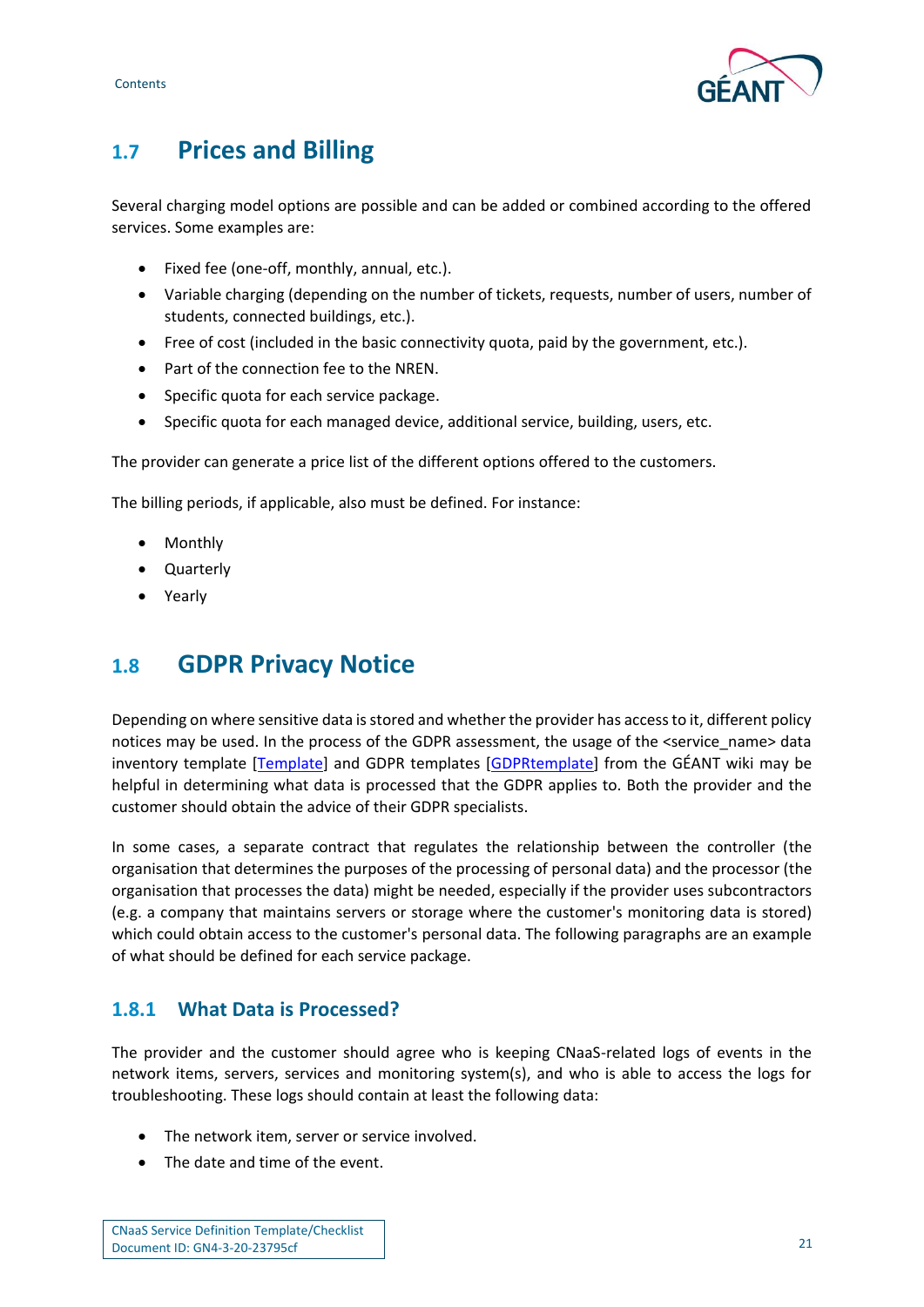

• The IP address of the user.

The data controller of this data should also be specified.

## <span id="page-22-0"></span>**1.8.2 Purposes of the Processing**

Logs are kept to investigate and solve network problems and incidents, open tickets and collect aggregate statistics about the services.

The CNaaS provider has no means to correlate technical log data with personal data. The provider will not provide technical log data to anyone, unless ordered to do so by law, for example as part of a criminal investigation.

The legal basis for processing personal data is the customer's consent.

## <span id="page-22-1"></span>**1.8.3 Consent**

The customer consents to have the data listed in Section 1.8.1 logged by the provider.

## <span id="page-22-2"></span>**1.8.4 Data Storage**

All the data is stored within the EEA (European Economic Area).

#### <span id="page-22-3"></span>**1.8.5 Retention Period**

The provider and the customer should agree on the retention period of technical logs of transactions. For instance, a period of 6 months or 1 year from the date of the event.

#### <span id="page-22-4"></span>**1.8.6 Security of Data**

Access to the technical logs data is restricted and can only be accessed by CNaaS staff. To prevent unauthorised access or disclosure, the provider has put in place technical and organisational procedures to secure the data collected.

#### <span id="page-22-5"></span>**1.8.7 Customer Rights**

The customer may request a copy of the technical log data the provider is storing of the events as described in Sections 1.8.4 and 1.8.5.

#### <span id="page-22-6"></span>**1.8.8 Changes to this Notice**

This privacy statement may be changed at the provider's discretion at any time. If the provider makes changes to this notice, the last modified date is updated, and the customer notified.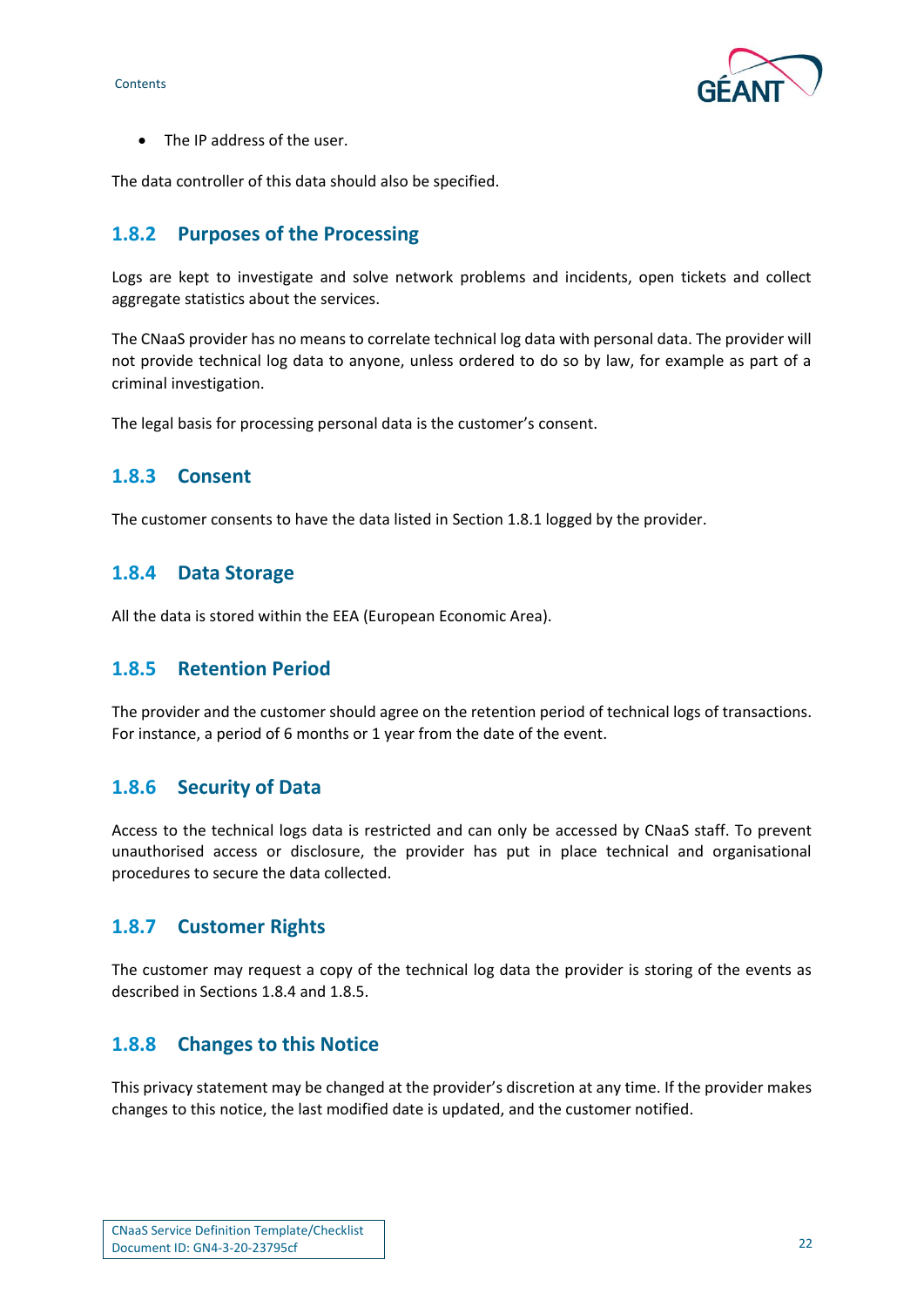

# <span id="page-23-0"></span>**References**

<span id="page-23-8"></span><span id="page-23-7"></span><span id="page-23-6"></span><span id="page-23-5"></span><span id="page-23-4"></span><span id="page-23-3"></span><span id="page-23-2"></span><span id="page-23-1"></span>

| [AXELOS]       | https://www.axelos.com/                                                      |  |
|----------------|------------------------------------------------------------------------------|--|
| $[D6.2]$       | Deliverable D6.2 Automation and Orchestration of Services in the GÉANT       |  |
|                | Community                                                                    |  |
|                | https://www.geant.org/Projects/GEANT Project GN4-                            |  |
|                | 3/GN43 deliverables/D6-2 Automation-and-Orchestration-of-Services-in-        |  |
|                | the-GEANT-Community.pdf                                                      |  |
| [GDPRtemplate] | https://wiki.geant.org/display/gn43wp6/GDPR+Templates<br>(Note<br>that       |  |
|                | eduGAIN credentials are required to access this page)                        |  |
| [ITILv3]       | ITIL® Service Lifecycle Publication Suite, 2011 Edition, ISBN: 9780113313235 |  |
| [ITILv4]       | https://wiki.en.it-processmaps.com/index.php/ITIL 4                          |  |
| $[ITIL-CM]$    | ITIL <sup>®</sup> Service Transition, 2011 Edition, ISBN: 9780113313068      |  |
| $[ITIL-IM]$    | ITIL <sup>®</sup> Service Operation, 2011 Edition, ISBN: 9780113313075       |  |
| [ITIL-SLM]     | ITIL <sup>®</sup> Service Design, 2011 Edition, ISBN: 9780113313051          |  |
| [Template]     | https://wiki.geant.org/display/gn43wp6/%3Cservice_name%3E+data+inve          |  |
|                | ntory+Template (Note that eduGAIN credentials are required to access this    |  |
|                | page)                                                                        |  |
| [WIFIMON]      | https://www.geant.org/wifimon                                                |  |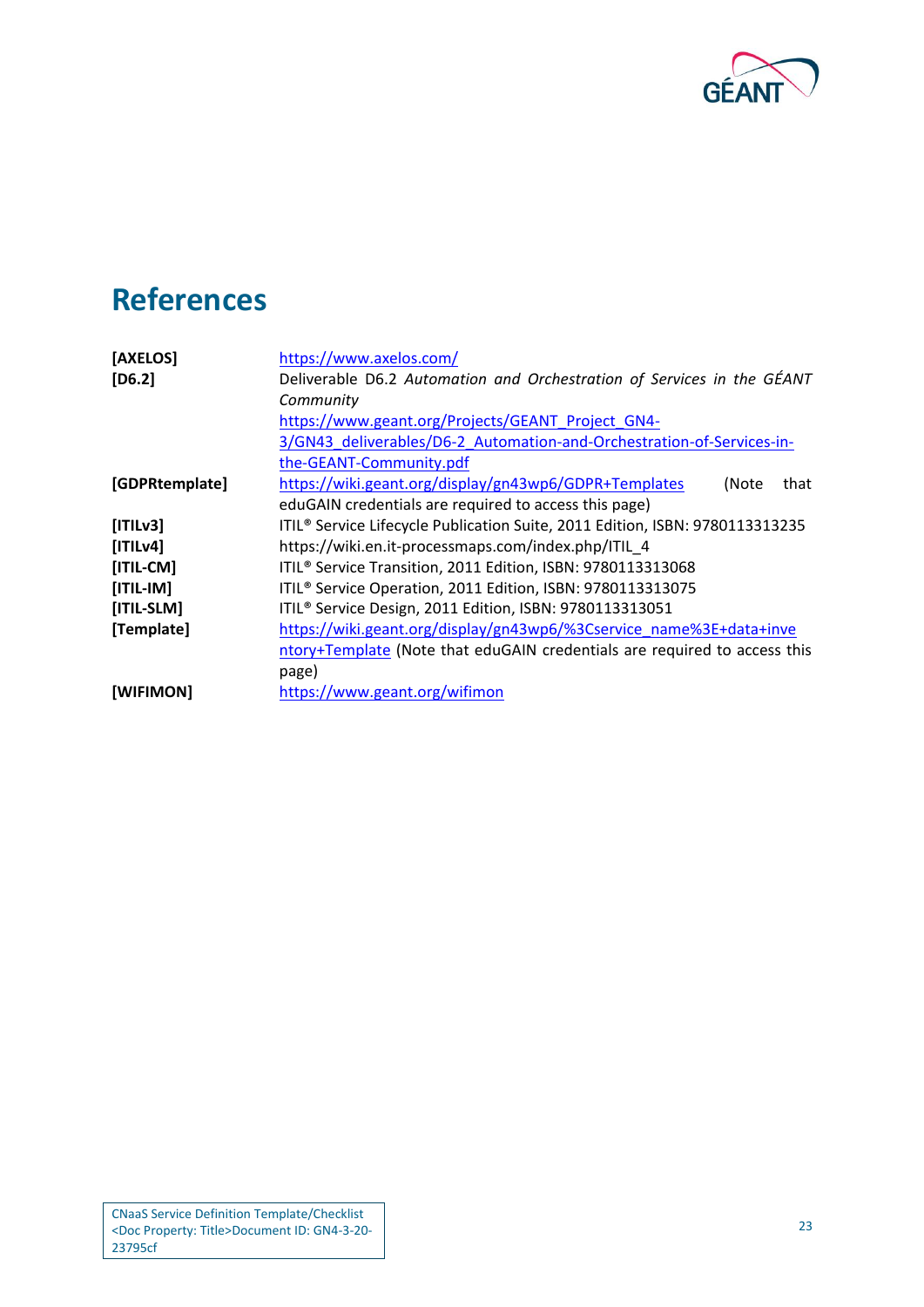

# <span id="page-24-0"></span>**Glossary**

| <b>CAB</b>        | Change Advisory Board                                                |  |
|-------------------|----------------------------------------------------------------------|--|
| CI/CD             | Continuous Integration/Continuous Delivery                           |  |
| <b>CLI</b>        | Command-Line Interface                                               |  |
| <b>CMDB</b>       | <b>Configuration Management Database</b>                             |  |
| <b>CNaaS</b>      | Campus Network Management as a Service                               |  |
| <b>CRM</b>        | <b>Customer Relationship Management</b>                              |  |
| <b>CTO</b>        | <b>Chief Technical Officer</b>                                       |  |
| <b>DHCP</b>       | <b>Dynamic Host Configuration Protocol</b>                           |  |
| <b>DNS</b>        | Domain Name System                                                   |  |
| <b>ECAB</b>       | <b>Emergency Change Advisory Board</b>                               |  |
| <b>GDPR</b>       | <b>General Data Protection Regulation</b>                            |  |
| ICT               | Information and Communications Technology                            |  |
| <b>IEEE</b>       | Institute of Electrical and Electronics Engineers                    |  |
| IP <sub>v</sub> 4 | Internet Protocol version 4                                          |  |
| IPv <sub>6</sub>  | Internet Protocol version 6                                          |  |
| <b>ITIL</b>       | Information Technology Infrastructure Library                        |  |
| <b>KPI</b>        | Key Performance Indicator                                            |  |
| LAN               | Local Area Network                                                   |  |
| <b>LDAP</b>       | Lightweight Directory Access Protocol                                |  |
| <b>MPLS</b>       | Multiprotocol Label Switching                                        |  |
| <b>NMaaS</b>      | Network Management as a Service                                      |  |
| NOC               | <b>Network Operations Centre</b>                                     |  |
| <b>NTP</b>        | <b>Network Time Protocol</b>                                         |  |
| <b>NREN</b>       | National Research and Education Network                              |  |
| <b>OAV</b>        | Orchestration, Automation and Virtualisation                         |  |
| perfSONAR         | Performance focused Service Oriented Network monitoring ARchitecture |  |
| <b>PMP</b>        | Performance Measurement Platform                                     |  |
| <b>RADIUS</b>     | Remote Authentication Dial-In User Service                           |  |
| <b>RFC</b>        | <b>Request for Change</b>                                            |  |
| SIG               | <b>Special Interest Group</b>                                        |  |
| <b>SIG-NOC</b>    | Special Interest Group - Network Operation Centres                   |  |
| <b>SLA</b>        | Service Level Agreement                                              |  |
| <b>SLT</b>        | Service Level Target                                                 |  |
| <b>SNaaS</b>      | School Network Management as a Service                               |  |
| <b>SNMP</b>       | Simple Network Management Protocol                                   |  |
| <b>SSID</b>       | Service Set Identifier                                               |  |
| VC                | Video Conference                                                     |  |
| <b>VLAN</b>       | Virtual Local Area Network                                           |  |
| <b>VM</b>         | Virtual Machine                                                      |  |